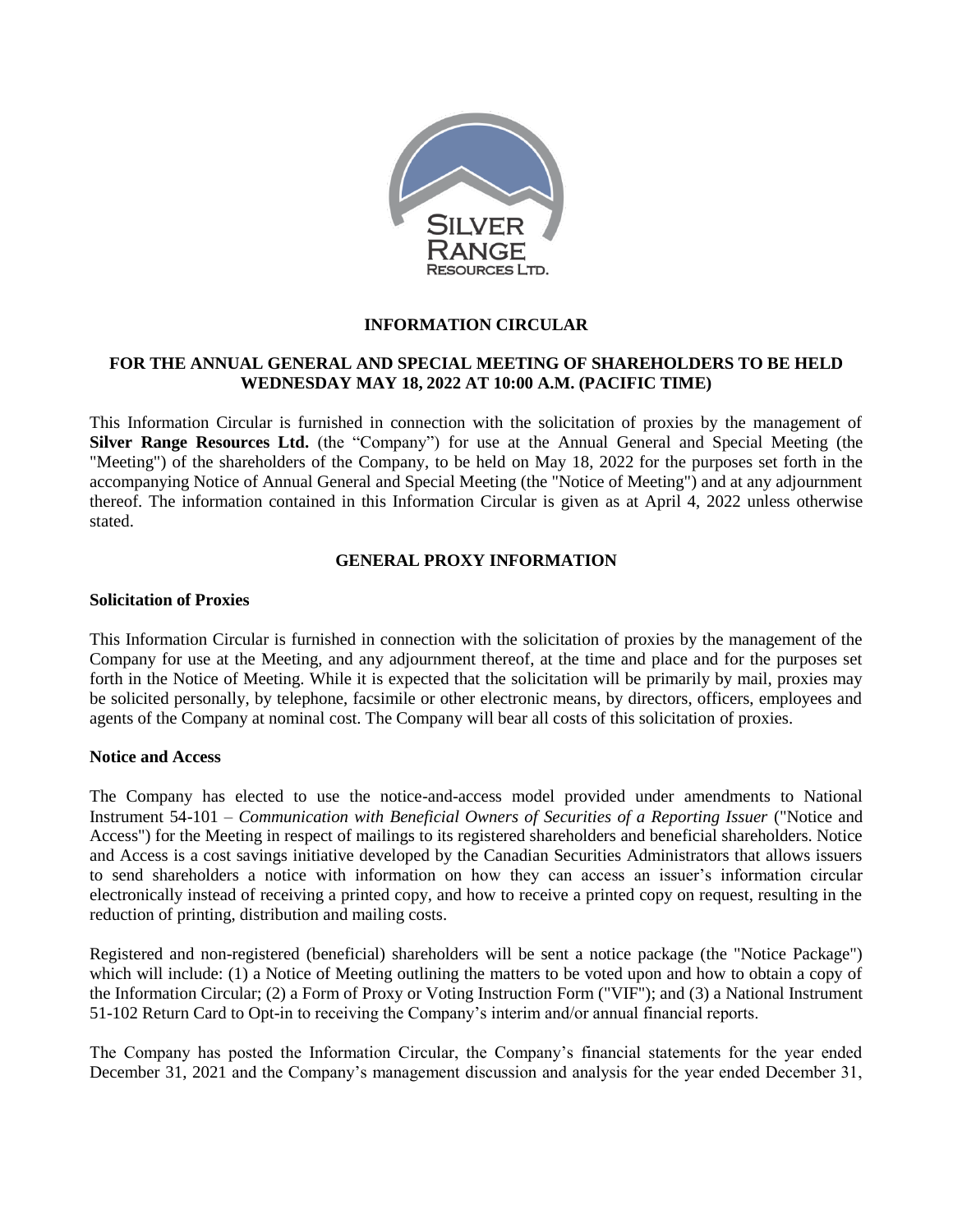2021 online at [www.sedar.com](http://www.sedar.com/) under the Company's profile and at the following internet address: [www.silverrangeresources.com.](http://www.silverrangeresources.com/)

#### **Appointment and Revocation of Proxies**

The purpose of a proxy is to designate persons who will vote the proxy on a Shareholder's behalf in accordance with the instructions given by the Shareholder in the proxy. The persons named in the enclosed proxy (the "Management Designees") have been selected by the directors of the Company.

**A Shareholder has the right to designate a person (who need not be a Shareholder), other than the Management Designees to represent the Shareholder at the Meeting. Such right may be exercised by inserting in the space provided for that purpose on the proxy the name of the person to be designated, and by deleting from the proxy the names of the Management Designees, or by completing another proper form of proxy and delivering the same to the transfer agent of the Company**. Such Shareholder should notify the nominee of the appointment, obtain the nominee's consent to act as proxyholder and attend the Meeting, and provide instructions on how the Shareholder's shares are to be voted. The nominee should bring personal identification with them to the Meeting.

To be valid, the proxy must be dated and executed by the Shareholder or an attorney authorized in writing, with proof of such authorization attached (where an attorney executed the proxy). The proxy must then be delivered to the Company's registrar and transfer agent, Computershare Investor Services Inc., Proxy Department, 100 University Avenue, 8th Floor, Toronto, Ontario, M5J 2Y1, or by fax within North America to 1-866-249-7775, and outside North America to (416) 263-9524, at least 48 hours, excluding Saturdays, Sundays and holidays, before the time of the Meeting or any adjournment thereof. Proxies received after that time may be accepted by the Chairman of the Meeting in the Chairman's discretion, but the Chairman is under no obligation to accept late proxies.

Any registered Shareholder who has returned a proxy may revoke it at any time before it has been exercised. A proxy may be revoked by a registered Shareholder personally attending at the Meeting and voting their shares. A Shareholder may also revoke their proxy in respect of any matter upon which a vote has not already been cast by depositing an instrument in writing, including a proxy bearing a later date executed by the registered Shareholder or by their authorized attorney in writing, or, if the Shareholder is a corporation, under its corporate seal by an officer or attorney thereof duly authorized, either at the office of the Company's registrar and transfer agent at the foregoing address or the head office of the Company, at c/o **Silver Range Resources Ltd., Suite 510 – 1100 Melville Street, Vancouver, British Columbia, V6E 4A6, Attention: Michael A. Power, President and Chief Executive Officer**, at any time up to and including the last business day preceding the date of the Meeting, or any adjournment thereof at which the proxy is to be used, or by depositing the instrument in writing with the Chairman of such Meeting, or any adjournment thereof. Only registered Shareholders have the right to revoke a proxy. Non-registered Shareholders who wish to change their vote must, at least seven days before the Meeting, arrange for their respective nominees to revoke the proxy on their behalf.

#### **Voting of Shares and Exercise of Discretion of Proxies**

Voting at the Meeting will be by a show of hands, each registered Shareholder and each proxyholder (representing a registered or unregistered Shareholder) having one vote, unless a poll is required or requested, whereupon each such Shareholder and proxyholder is entitled to one vote for each Common Share held or represented, respectively. Each Shareholder may instruct their proxyholder how to vote their Common Shares by completing the blanks on the proxy. All Common Shares represented at the Meeting by properly executed proxies will be voted or withheld from voting when a poll is required or requested and, where a choice with respect to any matter to be acted upon has been specified in the form of proxy, the Common Shares represented by the proxy will be voted in accordance with such specification. **In the absence of any such specification as**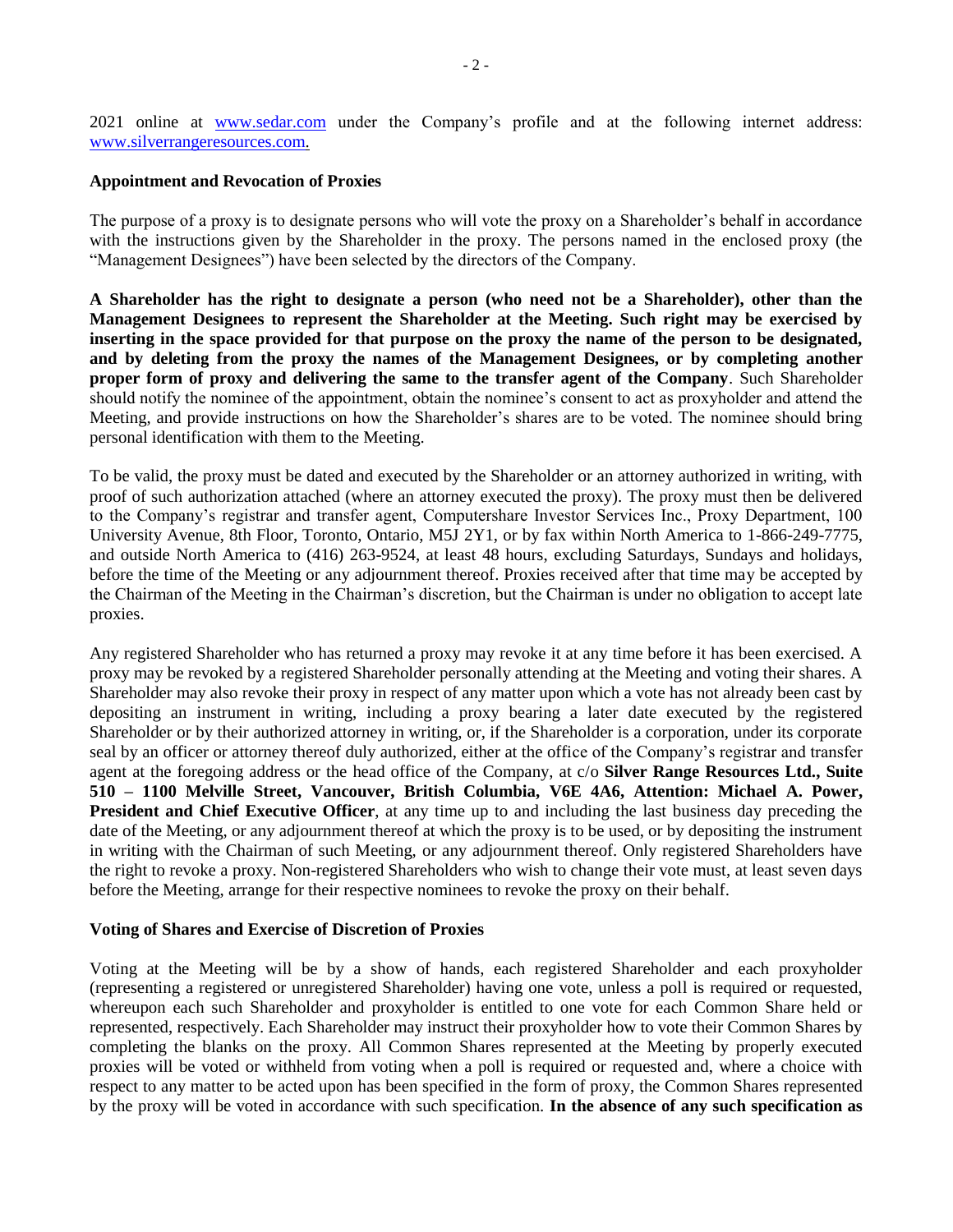**to voting on the proxy, the Management Designees, if named as proxyholder, will vote in favour of the matters set out therein.**

**The enclosed proxy confers discretionary authority upon the Management Designees, or other person named as proxyholder, with respect to amendments to or variations of matters identified in the Notice of Meeting and any other matters which may properly come before the Meeting. As of the date hereof, the Company is not aware of any amendments to, variations of or other matters which may come before the Meeting. If other matters properly come before the Meeting, then the Management Designees intend to vote in a manner which in their judgment is in the best interests of the Company.**

In order to approve a motion proposed at the Meeting, a majority of greater than 50% of the votes cast will be required (an **"ordinary resolution"),** unless the motion requires a "**special resolution**" in which case a majority of 66 2/3% of the votes cast will be required.

#### **Advice to Beneficial Holders of Common Shares**

Only registered holders of common shares of the Company or the persons they validly appoint as their proxies are permitted to vote at the Meeting. However, in many cases, common shares beneficially owned by a person (a "Non- Registered Holder") are registered either: (i) in the name of an intermediary (an "Intermediary") (including banks, trust companies, securities dealers or brokers and trustees or administrators of selfadministered RRSPs, RRIFs, RESPs and similar plans) that the Non-Registered Holder deals with in respect of the shares, or (ii) in the name of a clearing agency (such as the Canadian Depository for Securities Limited) of which the Intermediary is a participant.

#### **Distribution to NOBOs**

In accordance with the requirements of the Canadian Securities Administrators and National Instrument 54-101 Communication with Beneficial Owners of Securities of a Reporting Issuer ("NI 54-101"), the Company will have caused its agent to distribute copies of the Notice Package directly to those Non-Registered Holders who have provided instructions to an Intermediary that such Non-Registered Holder does not object to the Intermediary disclosing ownership information about the beneficial owner ("Non-Objecting Beneficial Owner" or "NOBO"). As a result, NOBOs can expect to receive a VIF, together with the Notice of Meeting and other documents in the Notice Package, from our transfer agent, Computershare. These VIFs are to be completed and returned to Computershare in the envelope provided or by facsimile. In addition, Computershare provides both telephone voting and internet voting services as described in the VIF. In that regard, Computershare is required to follow the voting instructions properly received from NOBOs. Computershare will tabulate the results of the VIFs received from NOBOs and will provide appropriate instructions at the Meeting with respect to the shares represented by the VIFs they receive. **NOBOs should carefully follow the instructions of Computershare, including those regarding when and where the completed VIFs are to be returned to Computershare.**

Should a NOBO wish to attend and vote at the Meeting in person, the NOBO must insert the NOBO's name (or such other person as the NOBO wishes to attend and vote on the NOBO's behalf) in the blank space provided for that purpose on the VIF and return the completed VIF in line with the instructions provided or the NOBO must submit to the Company any other document in writing that requests that the NOBO or a nominee of the NOBO be appointed as proxyholder. In such circumstances with respect to proxies held by management in respect of securities owned by the NOBO so requesting, the Company must arrange, without expense to the NOBO, to appoint the NOBO or a nominee of the NOBO as a proxyholder in respect of those securities. Under NI 54-101, if the Company appoints a NOBO or a nominee of the NOBO as a proxyholder as aforesaid, the NOBO or nominee of the NOBO, as applicable, must be given the authority to attend, vote and otherwise act for and on behalf of management in respect of all matters that may come before the Meeting and any adjournment or continuance thereof, unless corporate law does not permit the giving of that authority. Pursuant to NI 54-101,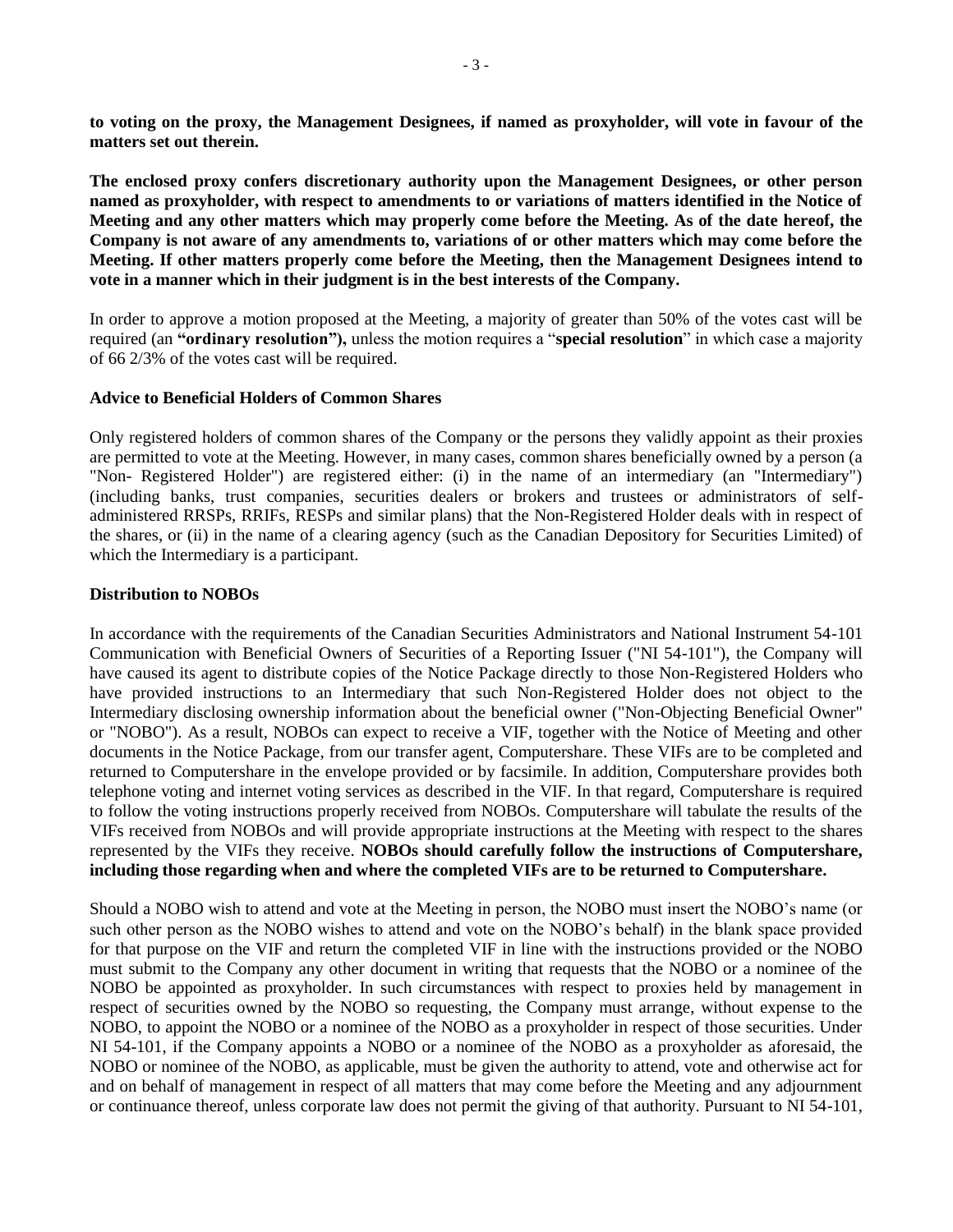if the Company appoints a NOBO or its nominee as proxyholder as aforesaid, the Company must deposit the proxy within the timeframe specified above for the deposit of proxies, if the Company obtains the instructions at least one (1) business day before the termination of that time.

Meeting materials are being sent to both registered and non-registered owners of the securities. If you are a nonregistered owner, and the Company or its agent has sent these materials directly to you, your name and address and information about your shareholdings have been obtained in accordance with applicable securities regulatory requirements from the intermediary holding on your behalf.

By choosing to send meeting materials to you directly, the Company (and not the intermediary holding on your behalf) has assumed responsibility for (i) delivering these materials to you, and (ii) executing your proper voting instructions. Please return your voting instructions as specified in the VIF enclosed with mailings to NOBOs. Please carefully review the instructions on the VIF for completion and deposit.

### **NOBOs that wish to change their vote must, in sufficient time in advance of the Meeting, contact Computershare to arrange to change their vote.**

#### **Distribution to OBOs**

In addition, the Company will have caused its agent to deliver copies of the Notice Package to the clearing agencies and Intermediaries for onward distribution to those non-registered shareholders who have provided instructions to an Intermediary that the beneficial owner objects to the Intermediary disclosing ownership information about the beneficial owner ("Objecting Beneficial Owner" or "OBO"). Management does not intend to pay for Intermediaries to forward proxy-related materials to OBOs and OBOs will not receive the materials unless the OBO's Intermediary assumes the cost of delivery.

Intermediaries are required to forward the Notice Package to each OBO unless such OBO has waived his or her right to receive them. Intermediaries often use service companies such as Broadridge Proxy Services to forward the Notice Packages to OBOs. With those Notice Packages, Intermediaries or their service companies should provide OBOs with a "request for voting instruction form" which, when properly completed and signed by such OBO and returned to the Intermediary or its service company, will constitute voting instructions which the Intermediary must follow. The purpose of this procedure is to permit OBOs to direct the voting of the shares that they beneficially own. In either case, the purpose of this procedure is to permit the OBO to direct the voting of the shares he or she beneficially owns.

Should an OBO wish to attend and vote at the Meeting in person, the OBO must insert the OBO's name (or such other person as the OBO wishes to attend and vote on the OBO's behalf) in the blank space provided for that purpose on the request for voting instruction form and return the completed request for voting instruction form to the Intermediary or its service provider or the OBO must submit, to their Intermediary, any other document in writing that requests that the OBO or a nominee of the OBO be appointed as proxyholder. In such circumstances, an Intermediary who is the registered holder of, or holds a proxy in respect of, securities owned by an OBO is required under NI 54-101 to arrange, without expense to the OBO, to appoint the OBO or a nominee of the OBO as a proxyholder in respect of those securities. Under NI 54-101, if an Intermediary appoints an OBO or the nominee of an OBO as a proxyholder as aforesaid, the OBO or nominee of the OBO, as applicable, must be given the authority to attend, vote and otherwise act for and on behalf of the Intermediary in respect of all matters that may come before the Meeting and any adjournment or continuance thereof, unless corporate law does not permit the giving of that authority. Pursuant to NI 54-101, an Intermediary who appoints an OBO or its nominee as proxyholder as aforesaid is required under NI 54-101 to deposit the proxy within the timeframe specified above for the deposit of proxies, if the Intermediary obtains the instructions at least one (1) business day before the termination of that time.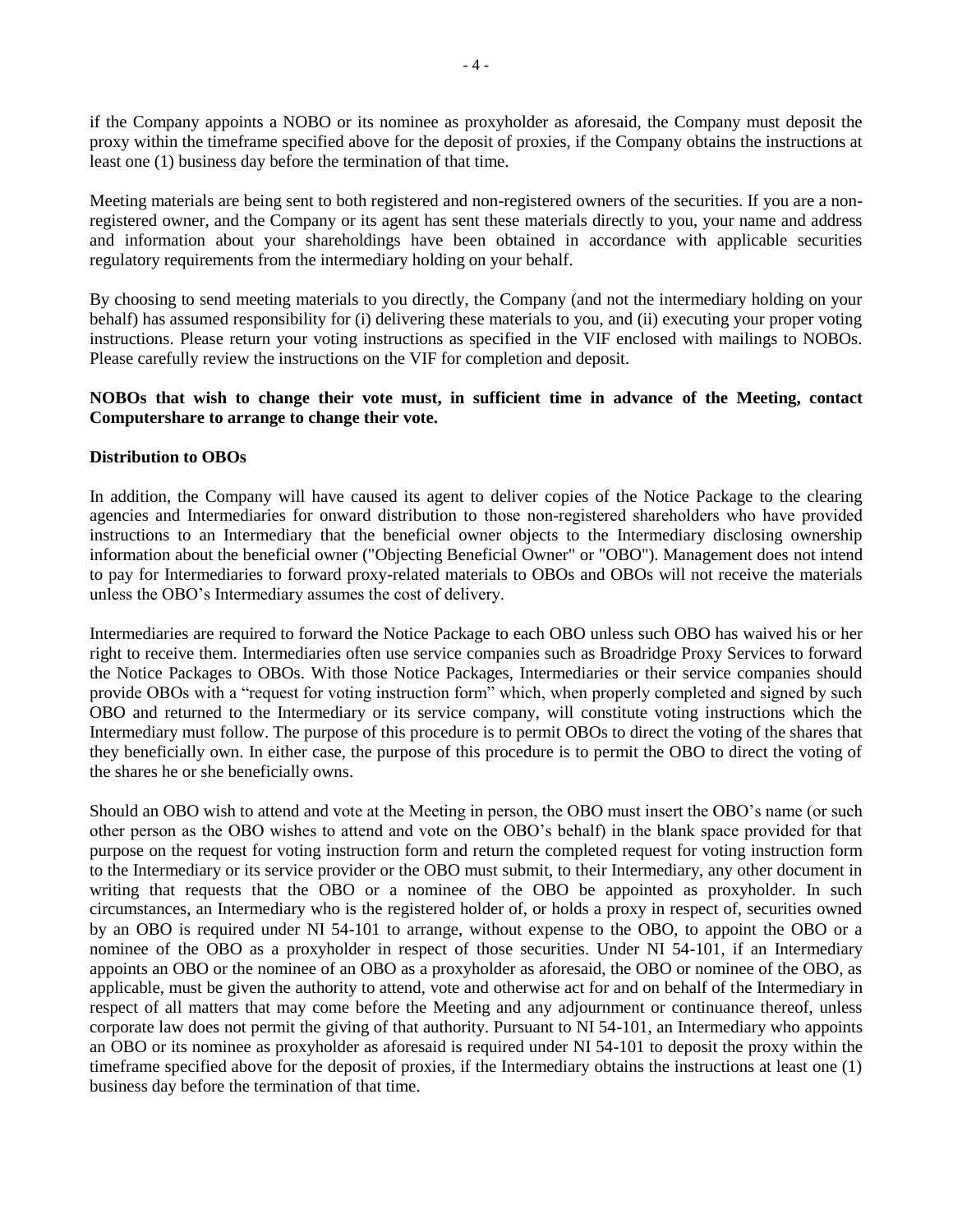**OBOs should carefully follow the instructions of their Intermediary, including those regarding when and where the completed request for voting instructions is to be delivered.**

**OBOs that wish to change their vote must, in sufficient time in advance of the Meeting, arrange with their respective Intermediaries to change their vote and if necessary revoke their proxy in accordance with the revocation procedures set out above.**

## **VOTING SHARES AND PRINCIPAL HOLDERS THEREOF**

### **A. Voting Securities**

On **April 4, 2022,** there were **84,708,923** common shares of the Company issued and outstanding, each share carrying the right to one vote. At a general meeting of the Company, on a show of hands, every shareholder present in person shall have one vote and, on a poll, every shareholder shall have one vote for each share of which he or she is the holder.

### **B. Record Date**

Only shareholders of record at the close of business on **April 4, 2022**, who either personally attend the Meeting or who complete and deliver an instrument of proxy in the manner and subject to the provisions set out under the heading "Appointment and Revocation of Proxies" will be entitled to have his or her shares voted at the Meeting or any adjournment thereof.

## **C. Principal Holders**

To the knowledge of the directors and executive officers of the Company, only the following beneficially own, directly or indirectly, or exercise control or direction over, shares carrying more than 10% of the voting rights attached to all outstanding shares of the Company:

| Name of Shareholder       | <b>Number of Shares</b> | <b>Percentage of Issued and Outstanding Shares</b> |
|---------------------------|-------------------------|----------------------------------------------------|
| Strategic Metals Ltd. (1) | 15,263,673              | 18.02%                                             |
| Aurora Geosciences Ltd.   | 9,100,000               | 10.74%                                             |

### **INTEREST OF CERTAIN PERSONS OR COMPANIES IN MATTERS TO BE ACTED UPON**

Other than as disclosed elsewhere in this Information Circular, none of the directors or executive officers of the Company, no proposed nominee for election as a director of the Company, none of the persons who has been directors or executive officers of the Company since the commencement of the Company's last completed financial year and no associate or affiliate of any of the foregoing persons has any material interest, direct or indirect, by way of beneficial ownership of securities or otherwise, in any matter to be acted upon at the Meeting.

 $(1)$ Strategic Metals Ltd. is a reporting issuer in the Provinces of British Columbia and Alberta, the common shares of which are listed for trading on the TSX Venture Exchange, of which W. Douglas Eaton, Bruce A. Youngman, Glenn R. Yeadon, Larry B. Donaldson and Ian J. Talbot, each of whom is a director and/or officer of the Company, is also a director and/or officer.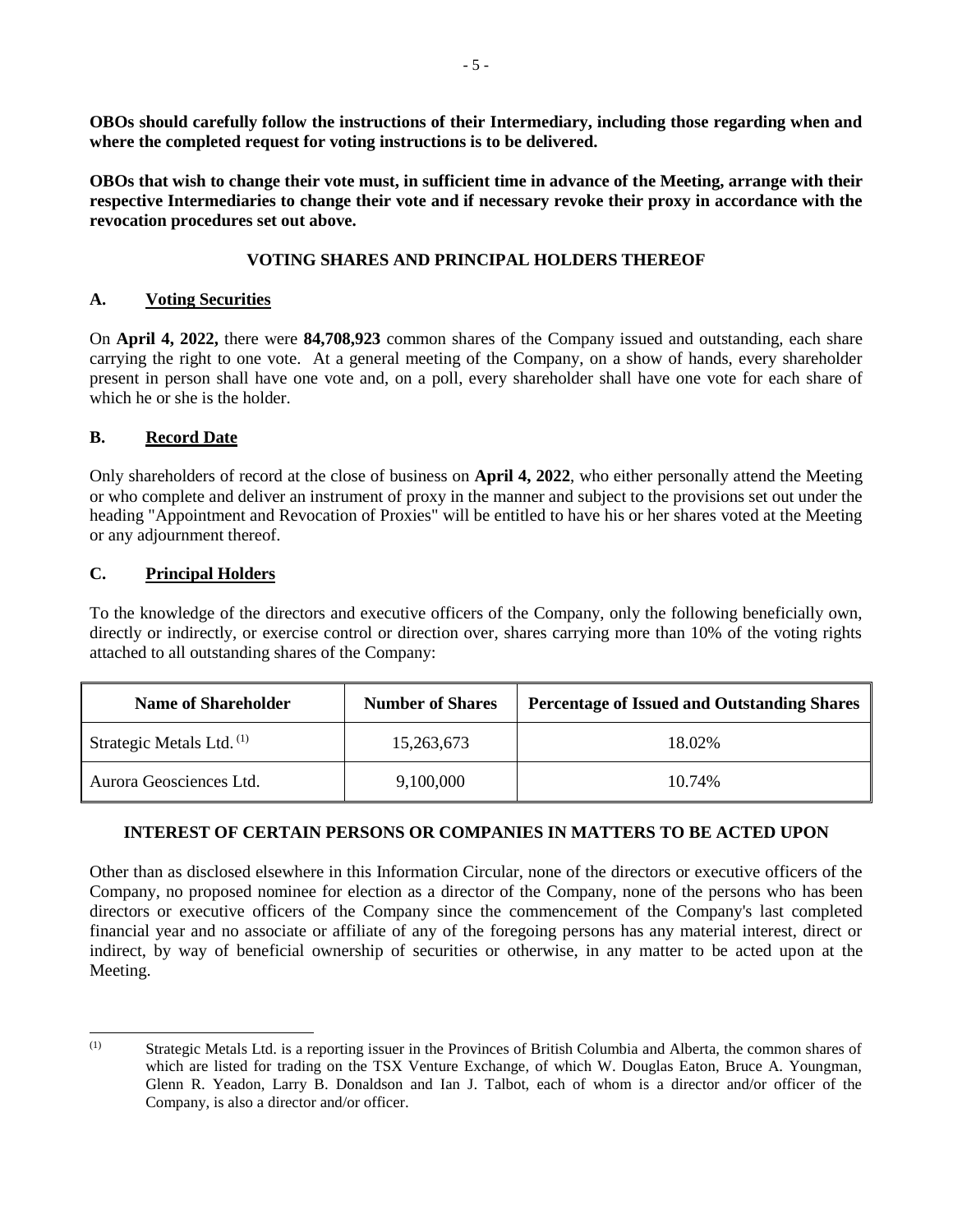#### **INTEREST OF INFORMED PERSONS IN MATERIAL TRANSACTIONS**

For the purposes of this Information Circular, "informed person" means:

- (a) a director or executive officer of the Company;
- (b) a director or executive officer of a person or company that is itself an informed person or subsidiary of the Company;
- (c) any person or company who beneficially owns, directly or indirectly, voting securities of the Company or who exercises control or direction over voting securities of the Company, or a combination of both, carrying more than 10% of the voting rights attached to all outstanding voting securities of the Company, other than voting securities held by the person or company as underwriter in the course of a distribution; and
- (d) the Company if it has purchased, redeemed or otherwise acquired any of its own securities, for so long as it holds any of its securities.

The Company was a party to the following material transactions with informed persons during the financial year ended **December 31, 2021:**

- (a) geological services totalling \$64,673 and office rent and administration charges totalling \$59,489 were incurred with Archer, Cathro & Associates (1981) Limited ("Archer Cathro"), of Vancouver, B.C., a geological consulting firm in which Company director W. Douglas Eaton holds a minority interest;
- (b) legal fees and disbursements totalling \$58,637 were incurred with Tupper Jonsson & Yeadon, of Vancouver, B.C., a law firm in which a personal law corporation controlled by Company Secretary Glenn R. Yeadon is associated in the practice of law;
- (c) accounting fees totalling \$39,800 were incurred with Donaldson Brohman Martin CPA Inc. (formerly Donaldson Grassi Chartered Professional Accountants until January 31, 2019), of Port Moody, B.C. of which Larry Donaldson, the Chief Financial Officer of the Company, is a principal;
- (d) consulting fees totalling \$42,000 were incurred with the Company's Chief Operating Officer Ian J. Talbot, of North Vancouver, B.C.;
- (e) consulting fees totalling \$157,346 were incurred with Paladin Geoscience Corp., of Whitehorse, Yukon Territory, a consulting firm controlled by Michael A. Power, the Company's President and Chief Executive Officer;
- (f) consulting fees of \$14,580 were incurred with Drechsler Consulting Ltd., a company controlled by Richard Drechsler, the Company's Vice-President of Communications; and
- (g) corporate development and geological services of \$19,392 were incurred with Grindstone Resources LLC, a company controlled by John Gilbert, the Company's Chief Corporate Development Officer.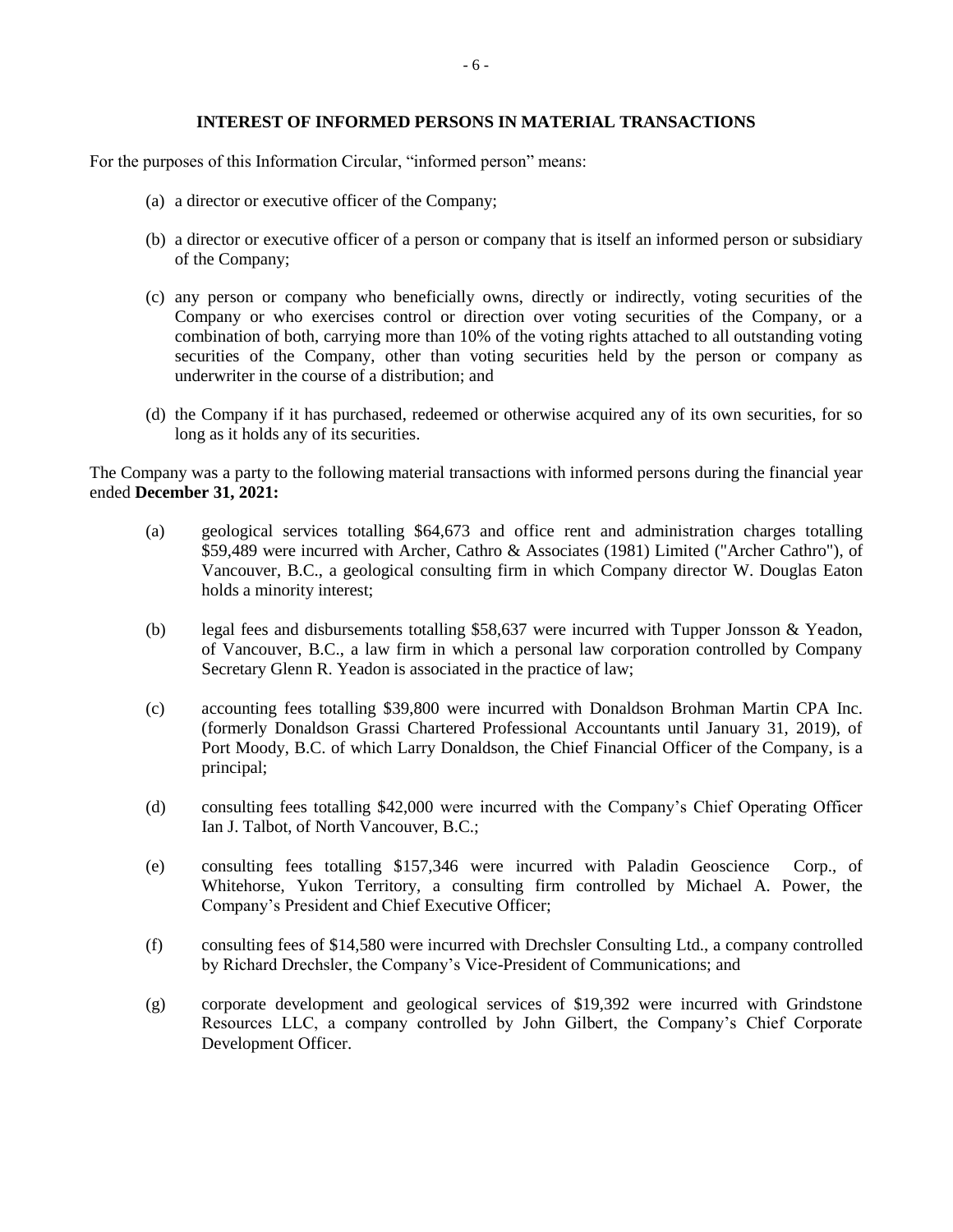Other than as disclosed elsewhere in this Information Circular, no informed person, no proposed director of the Company and no associate or affiliate of any such informed person or proposed director, has any material interest, direct or indirect, in any material transaction since the commencement of the Company's last completed financial year or in any proposed transaction, which, in either case, has materially affected or will materially affect the Company or any of its subsidiaries.

## **STATEMENT OF EXECUTIVE COMPENSATION**

### **A. General Provisions**

For the purposes of this Information Circular:

"CEO" of the Company means an individual who acted as Chief Executive Officer of the Company, or acted in a similar capacity, for any part of the most recently completed financial year;

"CFO" of the Company means an individual who acted as Chief Financial Officer of the Company, or acted in a similar capacity, for any part of the most recently completed financial year;

"closing market price" means the price at which the Company's security was last sold, on the applicable date:

- (a) in the security's principal marketplace in Canada; or
- (b) if the security is not listed or quoted on a marketplace in Canada, in the security's principal marketplace;

"company" includes other types of business organizations such as partnerships, trusts and other unincorporated business entities;

"equity incentive plan" means an incentive plan, or portion of an incentive plan, under which awards are granted and that falls within the scope of IFRS 2 *Share-based Payment;*

"external management company" includes a subsidiary, affiliate or associate of the external management company;

"grant date" means a date determined for financial statement reporting purposes under IFRS 2 *Share-based Payment*;

"incentive plan" means any plan providing compensation that depends on achieving certain performance goals or similar conditions within a specified period;

"incentive plan award" means compensation awarded, earned, paid or payable under an incentive plan;

"NEO" or "named executive officer" means each of the following individuals:

- (a) a CEO;
- (b) a CFO;
- (c) each of the Company's three most highly compensated executive officers, including any of its subsidiaries, or the three most highly compensated individuals acting in a similar capacity, other than the CEO and CFO, at the end of the most recently completed financial year whose total compensation was, individually, more than \$150,000 for that financial year; and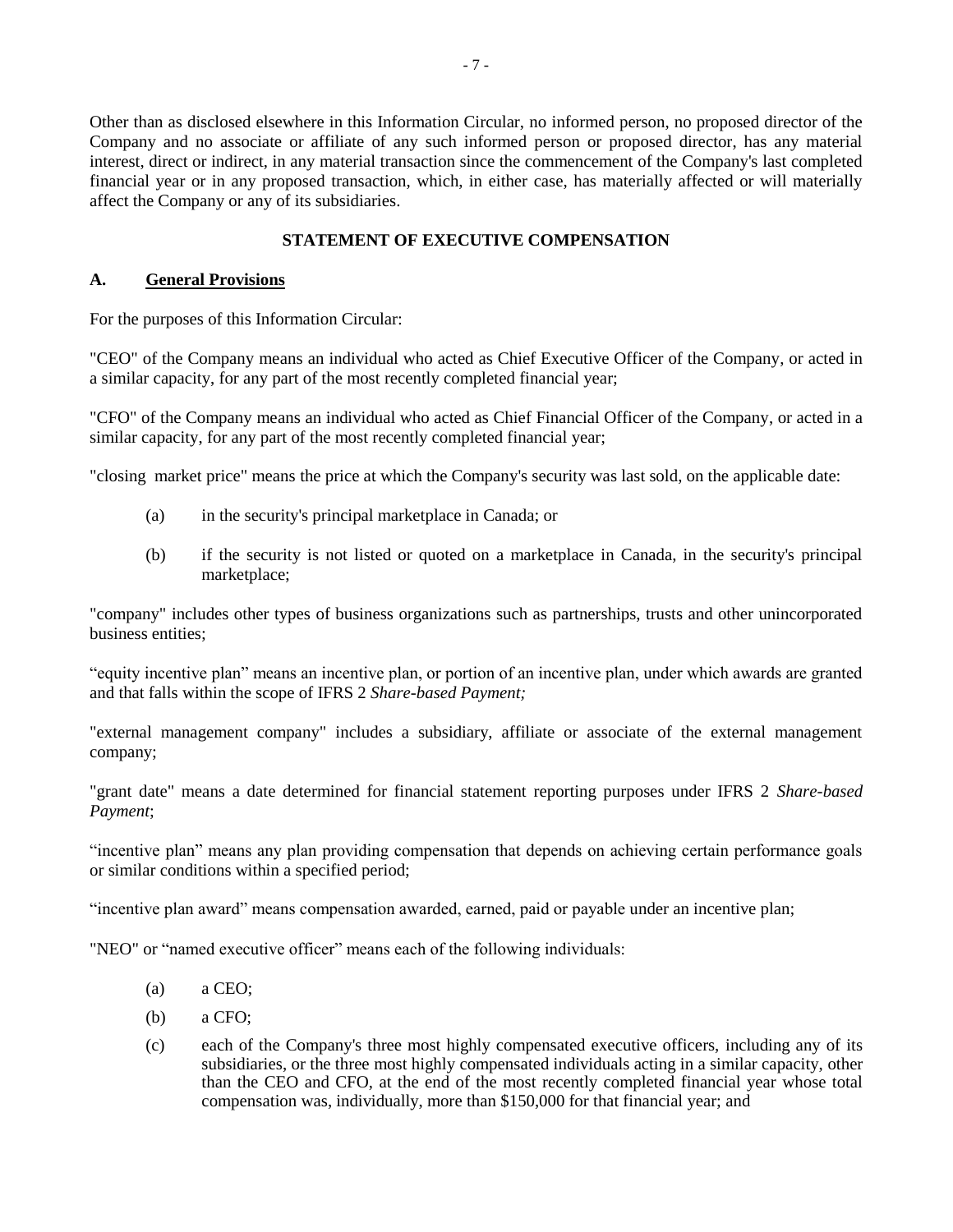(d) each individual who would be a NEO under paragraph (c) but for the fact that the individual was neither an executive officer of the Company or its subsidiaries, nor acting in a similar capacity, at the end of that financial year;

"non-equity incentive plan" means an incentive plan or portion of an incentive plan that is not an equity incentive plan;

"option-based award" means an award under an equity incentive plan of options, including, for greater certainty, share options, share appreciation rights, and similar instruments that have option-like features;

"plan" includes any plan, contract, authorization or arrangement, whether or not set out in any formal document, where cash, securities, similar instruments or any other property may be received, whether for one or more persons;

"replacement grant" means an option that a reasonable person would consider to be granted in relation to a prior or potential cancellation of an option;

"repricing" means, in relation to an option, adjusting or amending the exercise or base price of the option, but excludes any adjustment or amendment that equally affects all holders of the class of securities underlying the option and occurs through the operation of a formula or mechanism in, or applicable to, the option;

"share-based award" means an award under an equity incentive plan of equity-based instruments that do not have option-like features, including, for greater certainty, common shares, restricted shares, restricted share units, deferred share units, phantom shares, phantom share units, common share equivalent units, and stock.

#### **B. Compensation Discussion and Analysis**

#### **COMPENSATION PROGRAM OBJECTIVES**

The Company's compensation policies and programs are designed to be competitive with similar junior resource exploration companies and to recognize and reward executive performance consistent with the success of the Company. These policies and programs are intended to attract and retain capable and experienced people. The Company's Corporate Governance and Compensation Committee's role and philosophy is to ensure that the Company's goals and objectives, as applied to the actual compensation paid to the Company's President and Chief Executive Officer and other executive officers, are aligned with the Company's overall business objectives and with shareholders' interests.

In addition to informal industry comparables from publicly available information, the Corporate Governance and Compensation Committee considers a variety of factors when determining both compensation policies and programs and individual compensation levels. These factors include the long-range interests of the Company and its shareholders, overall financial and operating performance of the Company, and the Corporate Governance and Compensation Committee's assessment of each executive's individual performance and contribution toward meeting corporate objectives. Performance is also recognized through the Company's incentive stock option plan.

#### **ROLE OF EXECUTIVE OFFICERS IN DETERMINING COMPENSATION**

The Corporate Governance and Compensation Committee reviews and recommends compensation policies and programs to the Company, as well as salary and benefit levels for the Company's executives. The Company's President and Chief Executive Officer may not be present during meetings of the Corporate Governance and Compensation Committee at which their compensation is being discussed. The Board of Directors makes the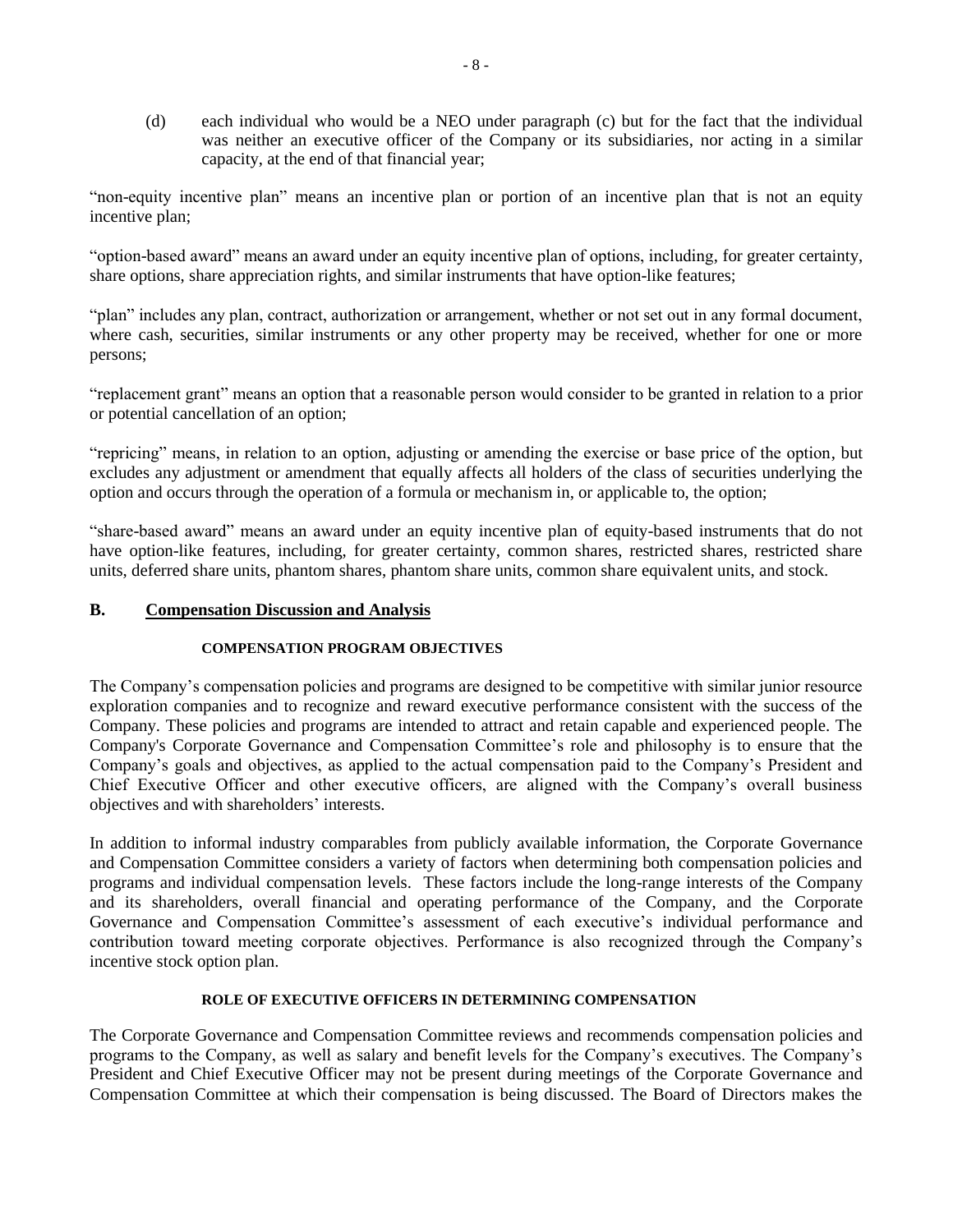final determination regarding the Company's compensation programs and practice.

#### **ELEMENTS OF THE COMPENSATION PROGRAM FOR FISCAL YEAR 2021**

The total compensation plan for the NEOs is comprised of two components: base salary or consulting fees and stock options. There is no policy or target regarding cash and non-cash elements of the Company's compensation program. The Corporate Governance and Compensation Committee annually reviews the total compensation of the Company's executives against the backdrop of the compensation goals and objectives described above and make recommendations to the Board of Directors concerning the individual components of the executives' compensation.

### **SALARIES AND CONSULTING FEES**

As a junior exploration resource company with no ongoing cash flow or revenues from production, the Company pays no salaries and establishes consulting fees to its executive officers at levels that are considered to be consistent with industry standards and in keeping with the Company's available resources.

#### **STOCK OPTIONS**

The Company has a Stock Option Plan (the "Plan") in place for the granting of stock options to the directors, officers, employees and consultants of the Company. The purpose of granting such stock options is to assist the Company in compensating, attracting, retaining and motivating such persons and to closely align the personal interest of such persons to that of the Company's shareholders, having regard to the fact that the Company has no ongoing cash flow or revenue from production and, as a result, there are limited funds available for the payment of salaries or consulting fees. The allocation of options under the Plan is determined by the Corporate Governance and Compensation Committee which, in determining such allocations, considers such factors as previous grants to individuals, overall Company performance, share price, the role and performance of the individual in question, the amount of time directed to the Company's affairs and time expended in serving on the Company's committees.

#### **RISK CONSIDERATIONS**

The Corporate Governance and Compensation Committee reviews from time to time and at least once annually, the risks, if any, associated with the Company's compensation policies and practices at such time. Such a review occurred at the time of preparation of this Compensation Discussion and Analysis. Implicit in the Corporate Governance and Compensation Committee's mandate is that the Company's policies and practices respecting compensation, including those applicable to the Company's executives, be designed in a manner which is in the best interests of the Company and its shareholders, and risk implications is one of many considerations which are taken into account in such design.

It is anticipated that a portion (set at a level consistent with its industry peers) of the Company's executive compensation will consist of options granted under the Plan. Such compensation is both "long term" and "at risk" and, accordingly, is directly linked to the achievement of long term value creation. As the benefits of such compensation, if any, are not realized by the executives until a significant period of time has passed, the ability of executives to take inappropriate or excessive risks that are beneficial to them from the standpoint of their compensation at the expense of the Company and its shareholders is extremely limited.

Consulting fees are the remaining portion of an executive's total compensation. While consulting fees are not "long term" or "at risk", as noted above, these components of compensation represent only part of total potential compensation, and the Company's ability to continue to pay these consulting fees is directly dependent upon its continued ability to operate. As a result, it is unlikely that an executive would take inappropriate or excessive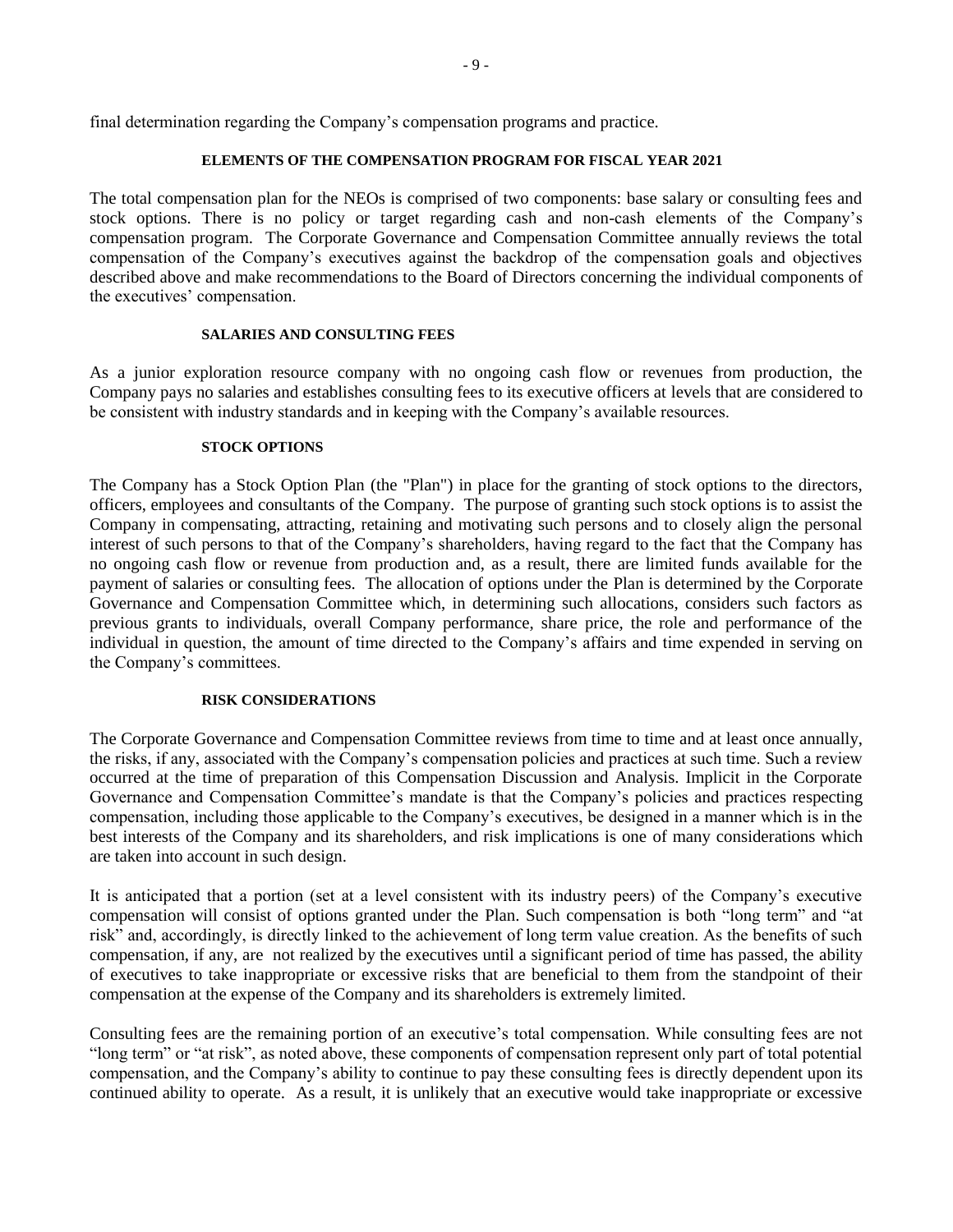risks at the expense of the Company and its shareholders when these actions might compromise his or her consulting fees and might put his or her long-term compensation at risk.

Due to the relatively small size of the Company, and the current level of the Company's activity, the Board and the Corporate Governance and Compensation Committee are able to closely monitor and consider any risks which may be associated with the Company's compensation policies and practices. Risks, if any, may be identified and mitigated through regular Board meetings, during which financial and other information pertaining to the Company will be reviewed, which review will include executive compensation. No risks have been identified arising from the Company's compensation policies and practices that are reasonably likely to have a material adverse effect on the Company.

There are no policies in place pursuant to which an NEO or director is permitted to purchase financial instruments including, for greater certainty, prepaid variable forward contracts, equity swaps, collars or units of exchange funds that are designed to hedge or offset a decrease in market value of equity securities granted as compensation or held, directly or indirectly, by an NEO or director.

#### **C. Summary Compensation Table**

Michael A. Power, the Company's CEO and Larry Donaldson, the Company's CFO, are the NEOs of the Company for the purposes of the following disclosure. The compensation for the NEOs, directly or indirectly, for the Company's three most recently-completed financial years is as follows:

| <b>Name and Principal</b><br><b>Position</b> | Year                 | <b>Salary</b><br>$(\$)$ | <b>Share</b><br>based<br>awards<br>$($)$ | Option-<br>based<br>awards<br>$({\rm S})^{(2)}$ |                              | Non-equity incentive<br>plan compensation |                 | All other<br>compensation<br>$($)$ | <b>Total</b><br>compensation<br>$(\$)$ |
|----------------------------------------------|----------------------|-------------------------|------------------------------------------|-------------------------------------------------|------------------------------|-------------------------------------------|-----------------|------------------------------------|----------------------------------------|
|                                              |                      |                         |                                          |                                                 | Annual<br>incentive<br>plans | Long-<br>term<br>incentive<br>plans       |                 |                                    |                                        |
| Michael A.<br>Power $^{(3)}$                 | December<br>31, 2021 | <b>Nil</b>              | N <sub>il</sub>                          | 54,000                                          | N <sub>il</sub>              | N <sub>il</sub>                           | Nil             | $157,346^{(4)}$                    | 211,346                                |
| <b>CEO</b>                                   | December<br>31, 2020 | N <sub>il</sub>         | N <sub>il</sub>                          | Nil                                             | N <sub>il</sub>              | Nil                                       | Nil             | $142,533^{(4)}$                    | 142,533                                |
|                                              | December<br>31, 2019 | <b>Nil</b>              | N <sub>il</sub>                          | N <sub>il</sub>                                 | N <sub>il</sub>              | N <sub>il</sub>                           | N <sub>il</sub> | $140,961^{(4)}$                    | 140,961                                |

<span id="page-9-0"></span> $(2)$ The weighted average value of the incentive stock options granted by the Company during the financial year ended December 31, 2021 was \$0.09 per option, and the weighted average value of the incentive stock options granted by the Company during the financial year ended December 31, 2020 was \$0.09 per option. There were no incentive stock options granted by the Company during the financial year ended December 31, 2019. The Company calculated the compensation cost by using the Black-Scholes option pricing model as follows: for options granted in 2021 by assuming a risk-free interest rate yield of 1.40%, a dividend yield of nil, the expected annual volatility of the Company's share price of 90.00% and an expected life of the options of five years; and for options granted in 2020 by assuming a risk-free interest rate yield of 1.13%, a dividend yield of nil, the expected annual volatility of the Company's share price of 89.00% and an expected life of the options of five years. There was no cash compensation actually paid to any of the NEOs disclosed in the above table in connection with the granting of the incentive stock options in respect of which these "Option-based awards" were calculated.

- (3) Mr. Power became the Company's President and CEO on March 18, 2016. He was elected a director of the Company at its Annual General Meeting held on June 14, 2016.
- (4) Paid to Paladin Geoscience Corp., a consulting firm controlled by Mr. Power.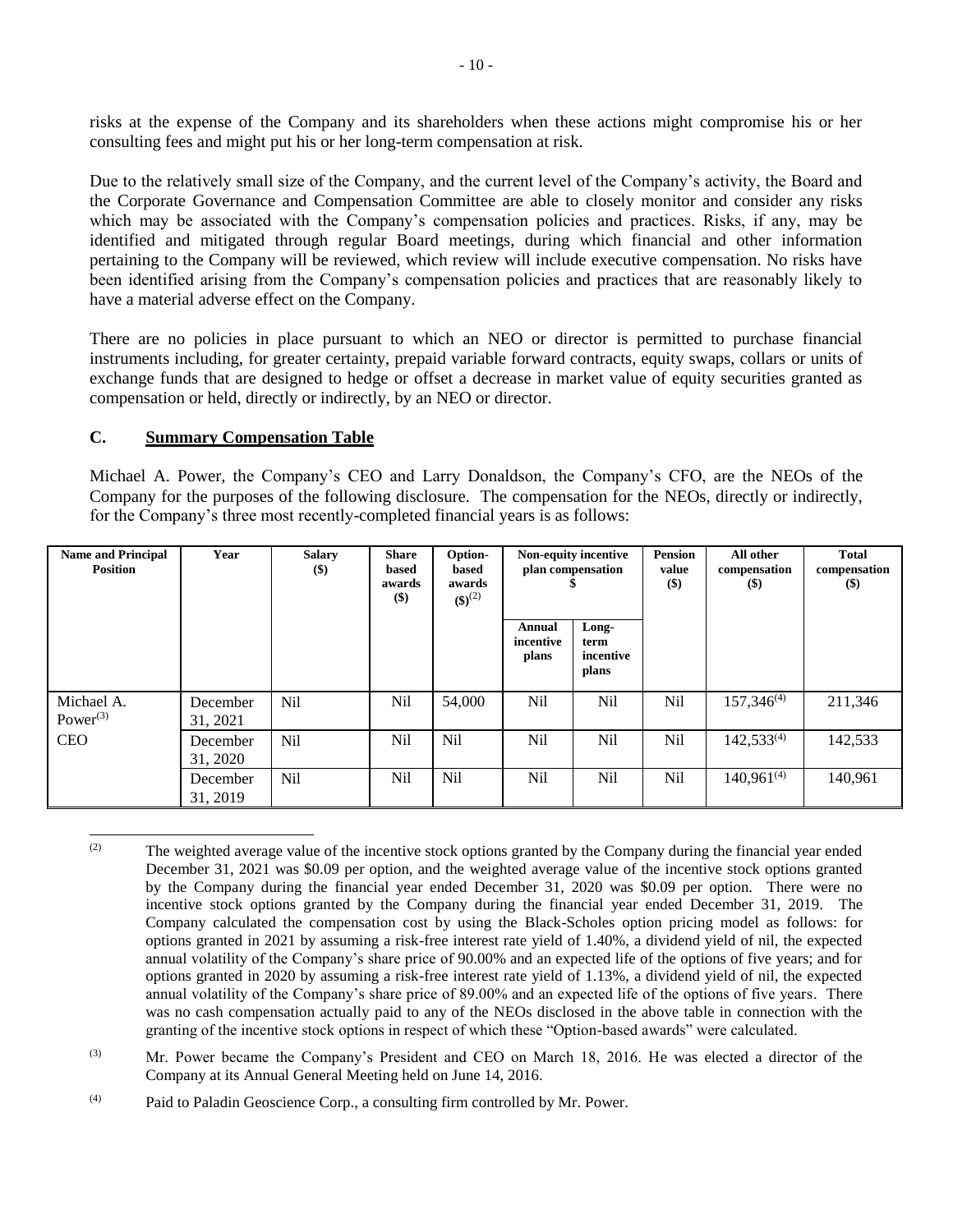| Larry B.<br>Donaldson<br><b>CFO</b> | December<br>31, 2021 | <b>Nil</b> | <b>Nil</b> | 20,250          | Nil        | Nil | Nil | $39,800^{(5)}$ | 60,050 |
|-------------------------------------|----------------------|------------|------------|-----------------|------------|-----|-----|----------------|--------|
|                                     | December<br>31, 2020 | <b>Nil</b> | <b>Nil</b> | N <sub>il</sub> | <b>Nil</b> | Nil | Nil | $39,000^{(5)}$ | 39,000 |
|                                     | December             | Nil        | Nil        | Nil             | Nil        | Nil | Nil | $40,700^{(5)}$ | 40,700 |
|                                     | , 2019<br>31.        |            |            |                 |            |     |     |                |        |

### **D. Incentive Plan Awards**

The Company has in place a Stock Option Plan (the "Plan") for the purpose of attracting and motivating Directors, Officers, Employees and Consultants of the Company and advancing the interests of the Company by affording such persons the opportunity to acquire an equity interest in the Company through rights granted under the Plan to purchase shares of the Company. A copy of the Plan will be available for review at the Meeting.

Options are granted from time to time under the Plan as determined by the Board of Directors upon recommendation from the Corporate Governance and Compensation Committee, including options granted to executive officers. Previous grants of options under the Plan are taken into account when the granting of new options is being considered.

The Company does not have any share-based awards in place.

#### <span id="page-10-0"></span>**OUTSTANDING SHARE-BASED AWARDS AND OPTION-BASED AWARDS**

The following table discloses the particulars of all awards for each NEO outstanding at the end of the Company's financial year ended **December 31, 2021**, including awards granted before this most recently completed financial year:

|                       |                                                                           | <b>Option-based Awards</b>           | <b>Share-based Awards</b>             |                                                                              |                                                                                |                                                                                                              |                                                                                                            |
|-----------------------|---------------------------------------------------------------------------|--------------------------------------|---------------------------------------|------------------------------------------------------------------------------|--------------------------------------------------------------------------------|--------------------------------------------------------------------------------------------------------------|------------------------------------------------------------------------------------------------------------|
| <b>Name</b>           | Number of<br>securities<br>underlying<br>unexercised<br>options<br>$(\#)$ | Option<br>exercise<br>price<br>$($)$ | Option<br>expiration date             | Value of<br>unexercised<br>in-the-<br>money<br>options <sup>(6)</sup><br>\$) | Number of<br>shares or<br>units of<br>shares that<br>have not<br>vested<br>(#) | <b>Market or</b><br>payout<br>value of<br>share-<br><b>based</b><br>awards<br>that have<br>not vested<br>\$) | Market or<br>payout value<br>of vested<br>share-based<br>awards not<br>paid out or<br>distributed<br>$($)$ |
| Michael A.<br>Power   | 500,000<br>600,000                                                        | 0.17<br>0.13                         | March 14, 2023<br>December 6.<br>2026 | N <sub>il</sub>                                                              | N/A                                                                            | N/A                                                                                                          | N/A                                                                                                        |
| Larry B.<br>Donaldson | 220,000<br>225,000                                                        | 0.25<br>0.13                         | June 19, 2022<br>December 6.<br>2026  | N <sub>il</sub>                                                              | N/A                                                                            | N/A                                                                                                          | N/A                                                                                                        |

 $(5)$ Paid to Donaldson Brohman Martin CPA Inc. (formerly Donaldson Grassi Chartered Professional Accountants until January 31, 2019), of which Mr. Donaldson is a principal.

<sup>(6)</sup> "In-the-money options" means the excess of the market value of the Company's shares on December 31, 2021 over the exercise price of the options. The last trading price of the Company's shares on the TSX Venture Exchange on December 31, 2021, being the last day the Company's shares traded on the TSX Venture Exchange in 2021, was \$0.14.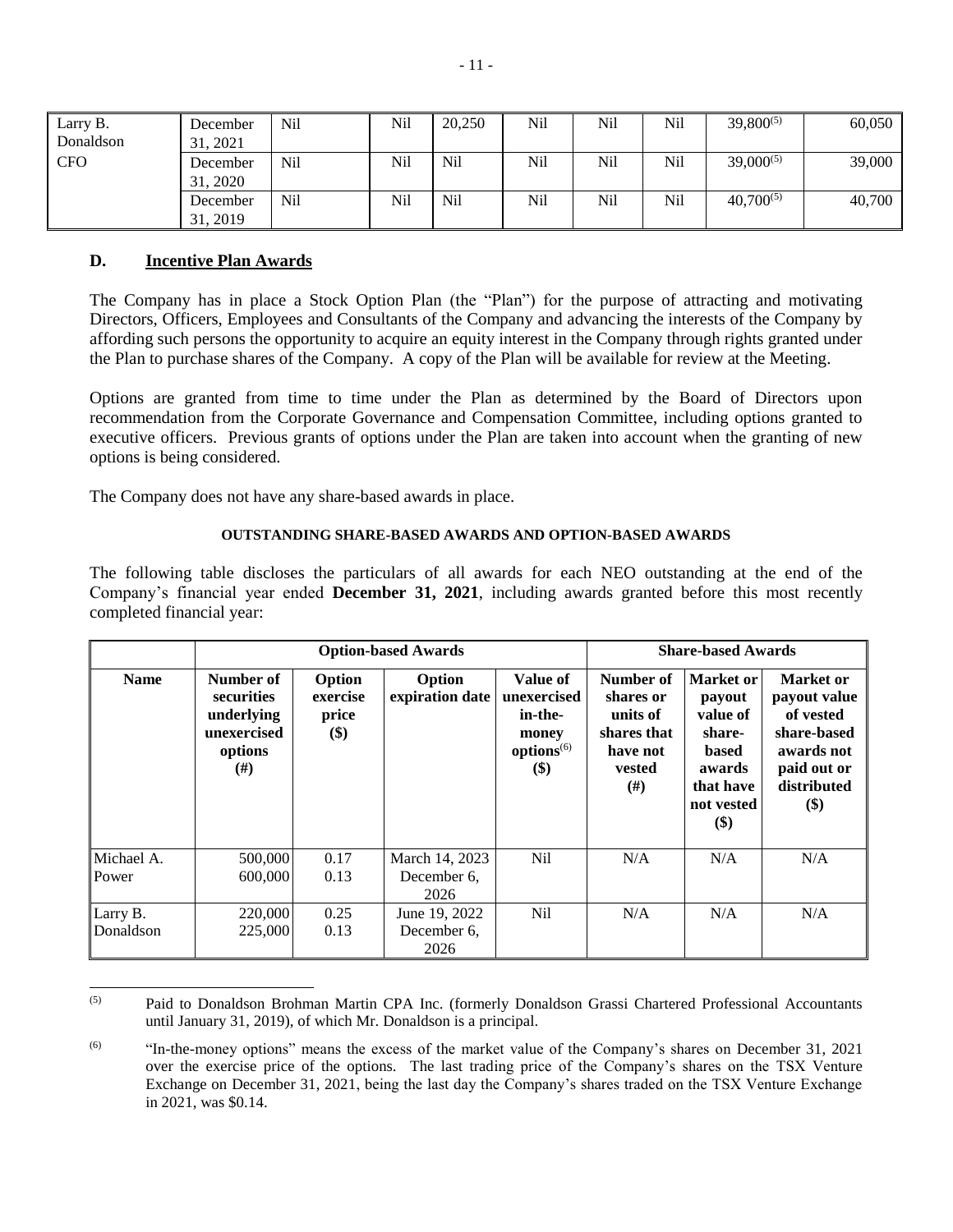### **INCENTIVE PLAN AWARDS – VALUE VESTED OR EARNED DURING THE YEAR**

The following table summarizes the value of each incentive plan award vested or earned by each NEO during the financial year ended **December 31, 2021**:

| <b>Name</b>      | Option-based awards -<br>Value vested during the year<br>$({\bf S})^{(7)}$ | <b>Share-based awards - Value</b><br>vested during the year | Non-equity incentive plan<br>compensation - Value earned<br>during the year |
|------------------|----------------------------------------------------------------------------|-------------------------------------------------------------|-----------------------------------------------------------------------------|
| Michael A. Power | Nil                                                                        | N/A                                                         | N/A                                                                         |
| Larry Donaldson  | Nil                                                                        | N/A                                                         | N/A                                                                         |

### **OPTION REPRICINGS**

There were no re-pricings of stock options granted under the Company's Stock Option Plan during the financial year ended **December 31, 2021.**

# **E. Pension Plan Benefits**

The Company has no defined benefit plans that provide for payments or benefits to any NEO at, following or in connection with retirement.

The Company also does not have any defined contribution or deferred compensation plans relating to any NEO.

## **F. Termination and Change of Control Benefits**

Other than as disclosed herein, the Company does not have any pension or retirement plan which is applicable to the NEOs. The Company has not provided compensation, monetary or otherwise, during the most recently completed financial year, to any person who now or previously has acted as an NEO of the Company, in connection with or related to the retirement, termination or resignation of such person, and the Company has provided no compensation to any such person as a result of a change of control of the Company. The Company is not party to any compensation plan or arrangement with an NEO resulting from the resignation, retirement or termination of employment of any such person.

There are no compensatory plans or arrangements between the Company and an NEO with respect to the resignation, retirement or other termination of employment of the NEO, a change of control of the Company or a change in the NEO's responsibilities following a change of control of the Company involving an amount, including all periodic payments or instalments, exceeding \$50,000.

 $\frac{1}{(7)}$ 

<sup>&</sup>quot;Value vested during the year" means the aggregate dollar value that would have been realized if the options under the option-based award had been exercised on the vesting date. This amount is calculated by determining the difference between the market price of the underlying securities at exercise and the exercise or base price of the options under the option-based award on the vesting date.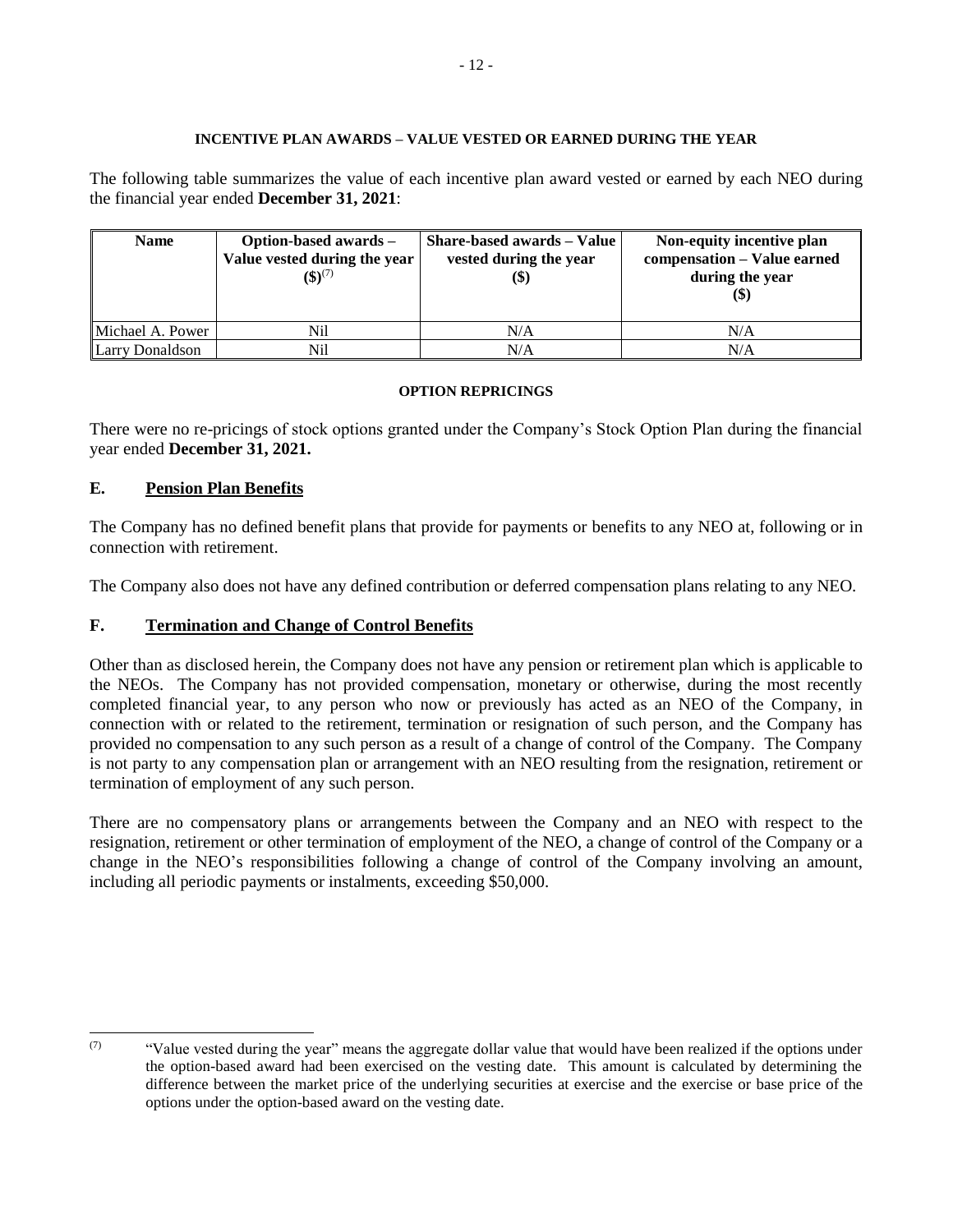## **G. Director Compensation**

The Company has no pension plan or other arrangement for non-cash compensation for its directors who are not NEOs, except incentive stock options. During the Company's completed financial year ended **December 31, 2021,** the following options were granted to directors who are not NEOs.

| <b>Name</b>                    | <b>Number of securities</b><br>underlying unexercised<br>options $(\#)$ | <b>Option exercise price</b><br>\$) | <b>Option expiration date</b> |
|--------------------------------|-------------------------------------------------------------------------|-------------------------------------|-------------------------------|
| Tim Termuende                  | 245,000                                                                 | 0.13                                | December 6, 2026              |
| Bruce A. Youngman              | 225,000                                                                 | 0.13                                | December 6, 2026              |
| W. Douglas Eaton               | 445,000                                                                 | 0.13                                | December 6, 2026              |
| Bruce J. Kenway <sup>(8)</sup> | 225,000                                                                 | 0.13                                | December 6, 2026              |
| Steve Kenwood                  | 300,000                                                                 | 0.13                                | December 6, 2026              |

<span id="page-12-0"></span>The following table discloses all amounts of compensation provided by the Company to its directors who are not NEOs for the financial year ended **December 31, 2021:**

| <b>Name</b>          | <b>Fees</b><br>earned<br>\$) | Share-<br><b>based</b><br>awards<br>\$) | Option-<br><b>based</b><br>awards<br>$({\$})^{(9)}$ | Non-equity<br>incentive plan<br>compensation<br>$\left( \text{\$}\right)$ | <b>Pension</b><br>value<br>\$) | All other<br>compensation<br>\$) | <b>Total</b><br>$($)$ |
|----------------------|------------------------------|-----------------------------------------|-----------------------------------------------------|---------------------------------------------------------------------------|--------------------------------|----------------------------------|-----------------------|
| Bruce A.             | Nil                          | N/A                                     | 20,250                                              | N/A                                                                       | N/A                            | N <sub>il</sub>                  | 20,250                |
| Youngman             |                              |                                         |                                                     |                                                                           |                                |                                  |                       |
| W. Douglas           | Nil                          | N/A                                     | 40,050                                              | N/A                                                                       | N/A                            | Nil                              | 40,050                |
| Eaton                |                              |                                         |                                                     |                                                                           |                                |                                  |                       |
| Tim Termuende        | <b>Nil</b>                   | N/A                                     | 22,050                                              | N/A                                                                       | N/A                            | Nil                              | 22,050                |
| Bruce J.             | Nil                          | N/A                                     | 20,250                                              | N/A                                                                       | N/A                            | Nil                              | 20,250                |
| $Kenway^{(8)}$       |                              |                                         |                                                     |                                                                           |                                |                                  |                       |
| <b>Steve Kenwood</b> | Nil                          | N/A                                     | 27,000                                              | N/A                                                                       | N/A                            | Nil                              | 27,000                |

Other than as set forth in the foregoing, no director of the Company who is not an NEO has received, during the most recently completed financial year, compensation pursuant to:

- (a) any standard arrangement for the compensation of directors for their services in their capacity as directors, including any additional amounts payable for committee participation or special assignments;
- (b) any other arrangement, in addition to, or in lieu of, any standard arrangement, for the compensation of directors in their capacity as directors; or

 $(8)$ Mr. Kenway resigned as a director on January 14, 2022.

 $(9)$  The value of the incentive stock options granted during the financial year ended December 31, 2021 was \$0.09 per option. The Company calculated the compensation cost by using the Black-Scholes option pricing model as follows: by assuming a risk-free interest rate yield of 1.40%, a dividend yield of nil, the expected annual volatility of the Company's share price of 90.00% and an expected life of the options of five years. There was no cash compensation actually paid to any of the directors who are not NEOs disclosed in the above table in connection with the granting of the incentive stock options in respect of which these "Option-based awards" were calculated.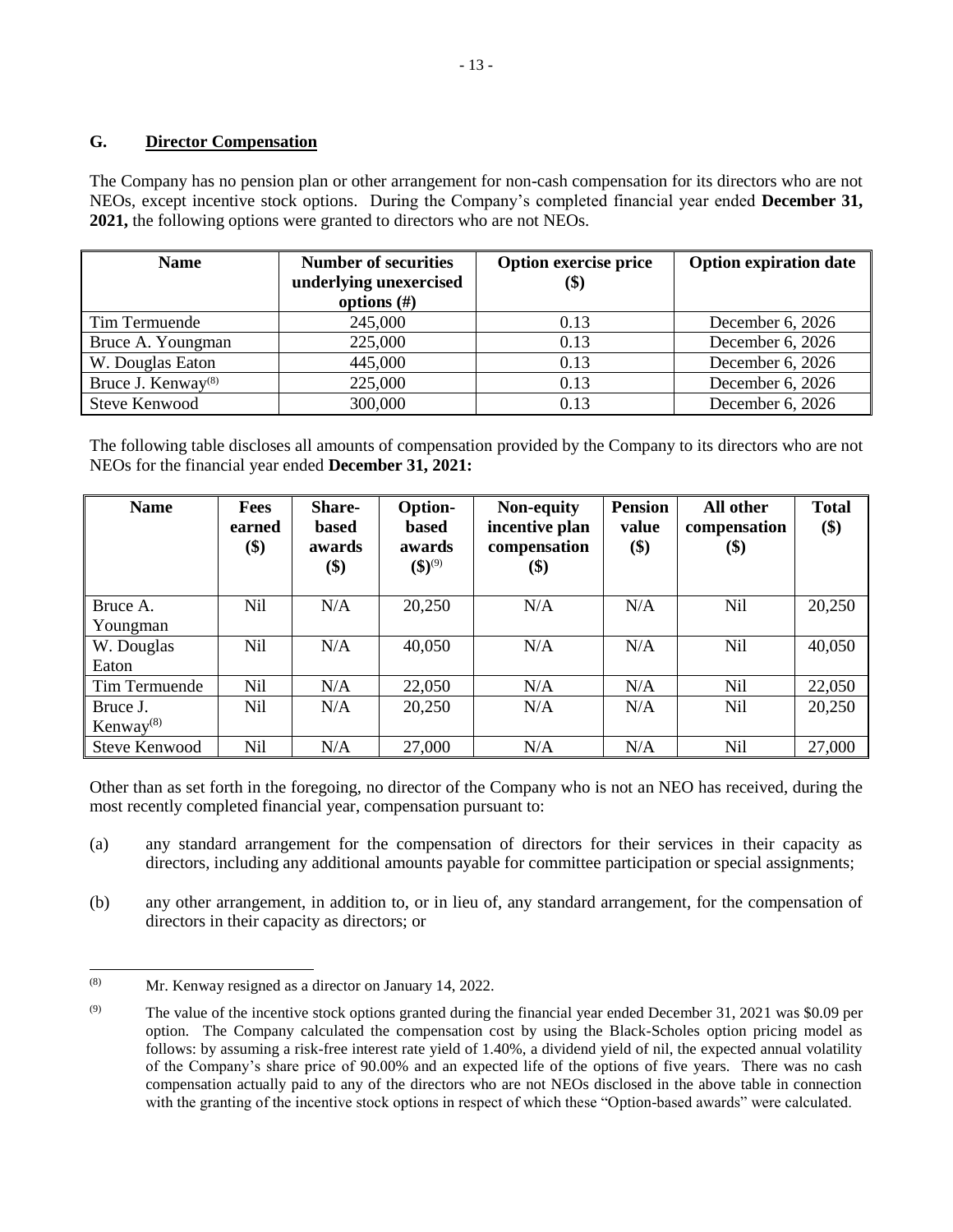## **SECURITIES AUTHORIZED FOR ISSUANCE UNDER EQUITY COMPENSATION PLANS**

The following table sets forth details of the Company's compensation plans under which equity securities of the Company were authorized for issuance at the end of the Company's financial year ended **December 31, 2021.**

| <b>Plan Category</b>                                            | Number of securities to<br>be issued upon exercise<br>of outstanding incentive<br>stock options | Weighted-average<br>exercise price of<br>outstanding incentive<br>stock options | <b>Number of securities</b><br>remaining available for<br>future issuance under<br>equity compensation<br>plans |
|-----------------------------------------------------------------|-------------------------------------------------------------------------------------------------|---------------------------------------------------------------------------------|-----------------------------------------------------------------------------------------------------------------|
| Equity compensation plans<br>approved by<br>securityholders     | 8,000,000                                                                                       | \$0.17                                                                          | 470,892                                                                                                         |
| Equity compensation plans<br>not approved by<br>securityholders | Nil                                                                                             | N/A                                                                             | Nil                                                                                                             |
| <b>Total</b>                                                    | 8,000,000                                                                                       | \$0.17                                                                          | 470.892                                                                                                         |

# **INDEBTEDNESS OF DIRECTORS AND EXECUTIVE OFFICERS**

No executive officer, director, employee, former executive officer, former director, former employee, proposed nominee for election as a director, or associate of any such person has been indebted to the Company or its subsidiaries at any time since the commencement of the Company's last completed financial year. No guarantee, support agreement, letter of credit or other similar arrangement or understanding has been provided by the Company or its subsidiaries at any time since the beginning of the most recently completed financial year with respect to any indebtedness of any such person.

## **MANAGEMENT CONTRACTS**

Pursuant to the terms of a consulting agreement dated January 1, 2018, the Company engaged Ian J. Talbot ("Talbot") to provide certain management services to the Company. Remuneration under this agreement is \$3,500 (plus applicable taxes) per month based on Talbot providing 32 hours of management services to the Company per month.

Pursuant to the terms of a consulting agreement dated April 1, 2021, the Company engaged Paladin Geoscience Ltd. (a private company controlled by Michael A. Power, the President and Chief Executive Officer of the Company), to provide consulting services to the Company for remuneration of \$11,250 (plus applicable taxes) per month, with compensation to be paid in the form of cash payments, share issuances or a combination of both. Any shares will be issued at a deemed price per share equal to the market price of the Company's shares as traded on the TSX Venture Exchange calculated at the end of each month in which those services are provided minus 50% of the discount permitted under applicable Exchange policies. These shares will be issued semi-annually and will be subject to a four month and one day hold period commencing upon the date of issuance.

# **CORPORATE GOVERNANCE**

Pursuant to National Policy 58-101 – Disclosure of Corporate Governance Practices ("**NP 58-101**") the Company is required to and hereby discloses its corporate governance practices as follows: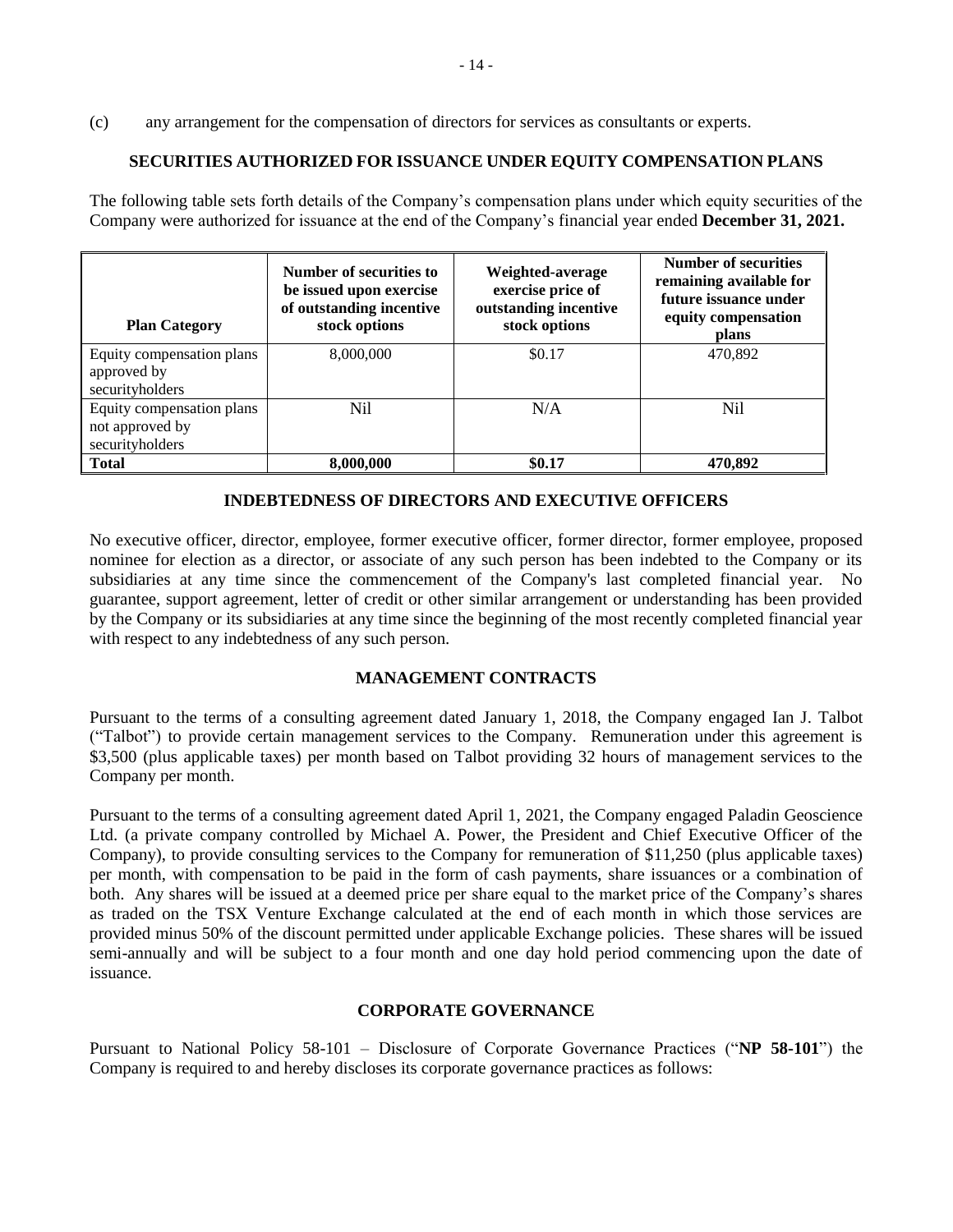### **1. Board of Directors**

The Board of Directors of the Company facilitates its exercising of independent supervision over the Company's management through meetings of the Board, both with and without members of the Company's management (including members of management that are also directors) being in attendance.

Tim Termuende, Bruce A. Youngman, Steve Kenwood and Elizabeth Wallinger are "independent" directors in that each is independent and free from any interest, and any business or other relationship which could reasonably be perceived to materially interfere with the director's ability to act with the best interests of the Company, other than interests and relationships arising from shareholdings.

Michael A. Power and W. Douglas Eaton are members of management and/or provide services to the Company for which they are compensated, and are therefore not independent.

The mandate of the Board, as prescribed by the *Business Corporations Act (British Columbia)*, is to manage or supervise the management of the business and affairs of the Company and to act with a view to the best interests of the Company. In doing so, the Board oversees the management of the Company's affairs directly and through its committees.

### **2. Directorships**

Certain of the directors of the Company are presently a director in one or more other reporting issuers, as follows:

| <b>Directors</b>    | <b>Other Issuers</b>                                                                                                |
|---------------------|---------------------------------------------------------------------------------------------------------------------|
| W. Douglas Eaton    | Strategic Metals Ltd., GGL Resources<br>Corp.,<br>Rockhaven Resources Ltd. and Honey Badger Silver<br>Inc.          |
| Bruce A. Youngman   | Strategic Metals Ltd., ATAC Resources<br>Ltd.,<br>Rockhaven Resources Ltd. and Pacific<br>Ridge<br>Exploration Ltd. |
| Tim Termuende       | Eagle Plains Resources Ltd., Taiga Gold Corp. and<br>Aben Resources Ltd.                                            |
| Steve Kenwood       | Optimus Gold Corp., Sonoro Gold Corp. and Majestic<br>Gold Corp.                                                    |
| Elizabeth Wallinger | GGL Resources Corp.                                                                                                 |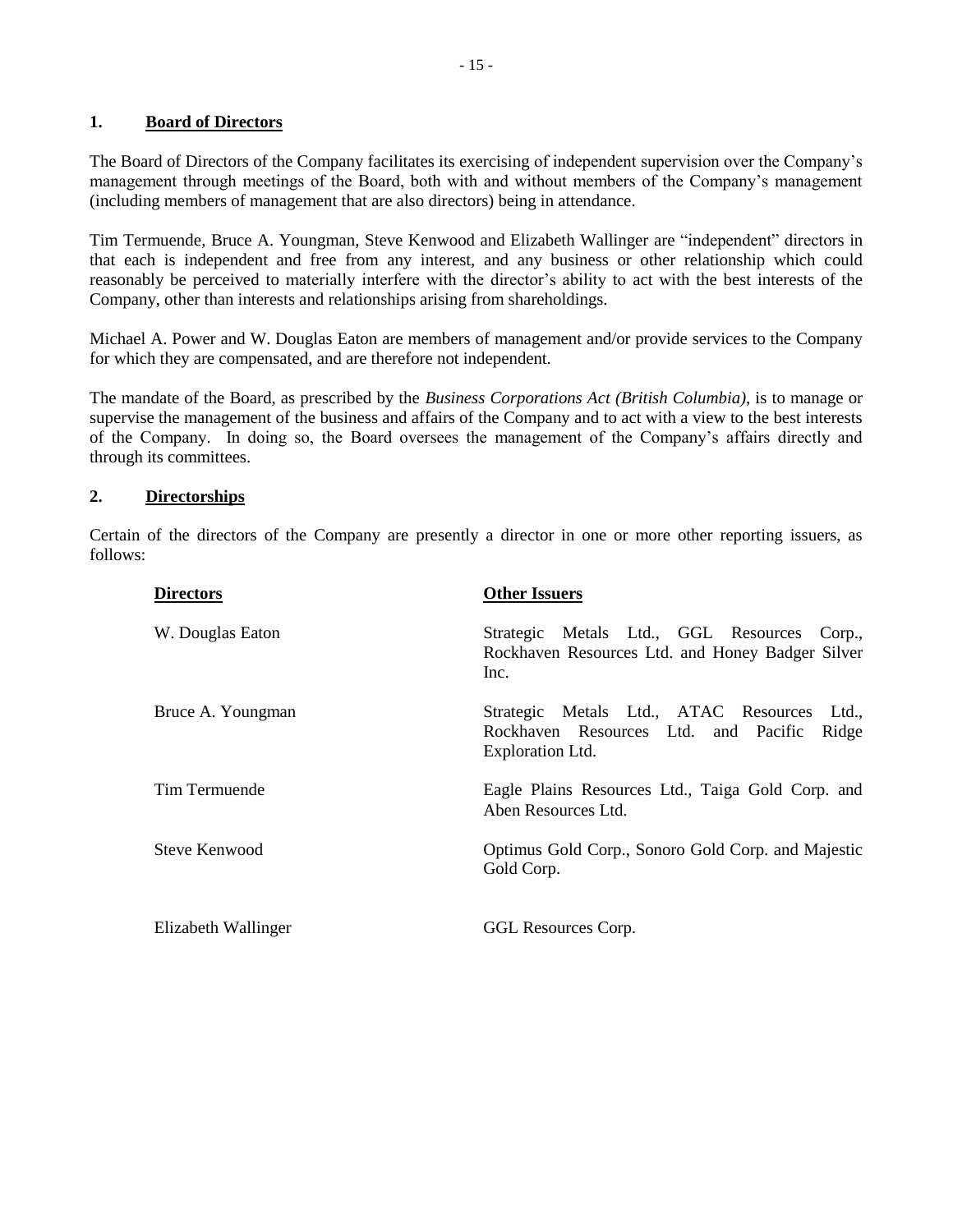### **3. Orientation and Continuing Education**

Each new director brings a different skill set and professional background, and with this information, the Board is able to determine what orientation to the nature and operations of the Company's business will be necessary and relevant to each new director. The Company provides continuing education for its directors as such need arises and encourages open discussion at all meetings which format encourages learning by the directors.

# **4. Ethical Business Conduct**

The Board expects management to operate the business of the Company in a manner that enhances shareholder value and is consistent with the highest level of integrity. Management is expected to execute the Company's business plan and to meet performance objectives and goals.

In addition, the Board must comply with conflict of interest provisions in Canadian corporate law, including relevant securities regulatory instruments, in order to ensure directors exercise independent judgment in considering transactions and agreements in respect of which a director or executive officer has a material interest.

# **5. Nomination of Directors**

The Board determines new nominees to the Board, although a formal process has not been adopted. The nominees are generally the result of recruitment efforts by the Board members, including both formal and informal discussions among Board members and the President of the Company. The Board monitors but does not formally assess the performance of individual Board members or committee members on their contributions.

### **6. Compensation**

The Company has a Corporate Governance and Compensation Committee, the current members of which are Bruce A. Youngman and Michael A. Power. This Committee administers the Company's compensation program, the objectives of which are:

- (a) to attract and retain qualified and experienced executives to drive the continued development of the Company and its current and future mineral exploration assets, thereby creating shareholder value; and
- (b) to provide executives with appropriate compensation and incentives so as to encourage the development of the Company.

### **7. Other Board Committees**

The Company also has a Technical Committee to advise on matters pertaining to the Company's mineral property interests, the current members of which are Roger Hulstein, Harmen Keyser, Randy Vance, Lou Covello, Gary Vivian and Dick Reed.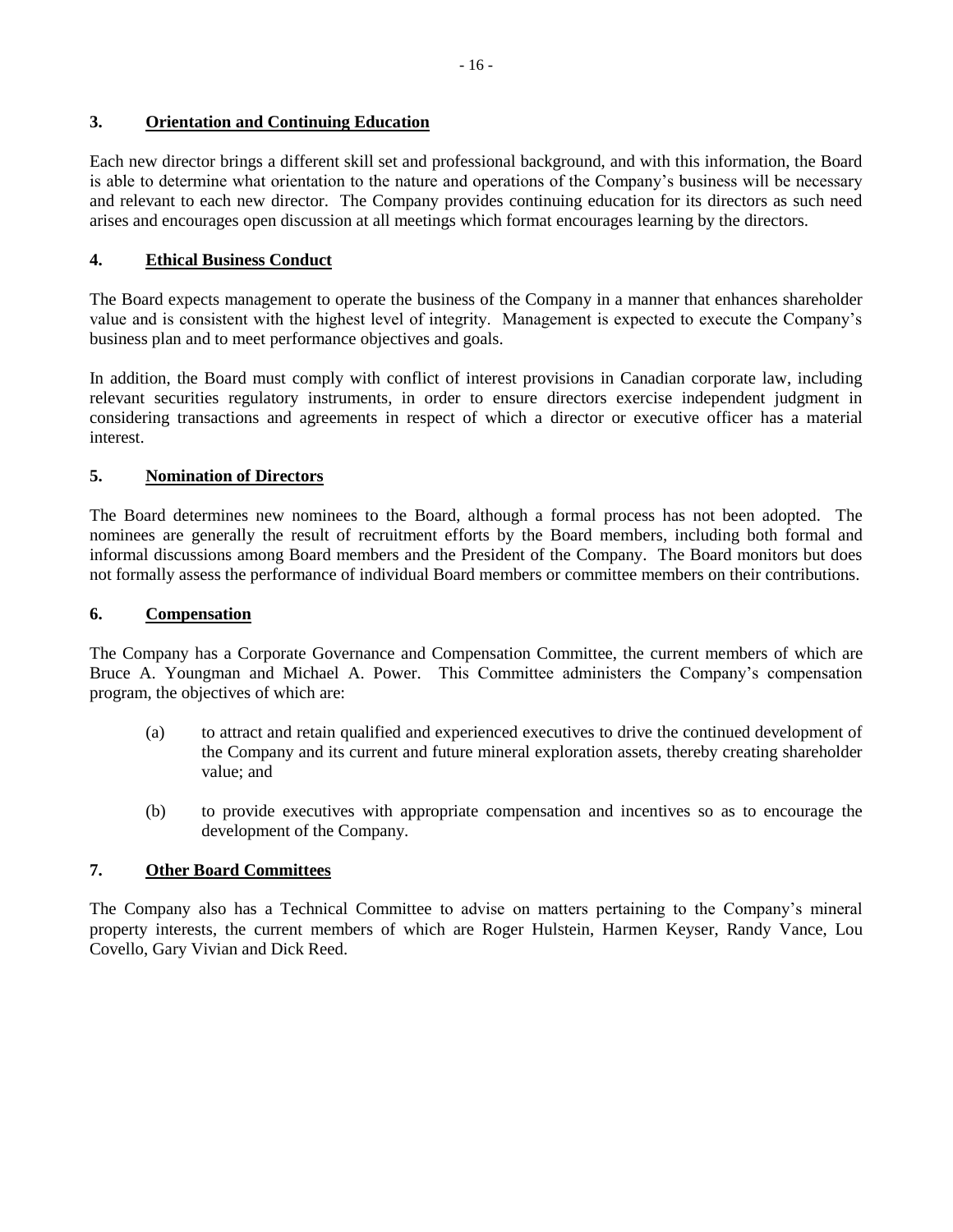### **8. Assessments**

The Board will annually review its own performance and effectiveness as well as review annually the Audit Committee Charter and recommend revisions to the Board as necessary. Neither the Company nor the Board has determined formal means or methods to regularly assess the Board, its committees or the individual directors with respect to their effectiveness and contributions. Effectiveness is subjectively measured by comparing actual corporate results with stated objectives. The contributions of an individual director are informally monitored by the other Board members, having in mind the business strengths of the individual and the purpose of originally nominating the individual to the Board.

The Company feels its corporate governance practices are appropriate and effective for the Company, given its relatively small size and limited operations. The Company's method of corporate governance allows for the Company to operate efficiently, with simple checks and balances that control and monitor management and corporate functions without excessive administrative burden.

### **AUDIT COMMITTEE AND RELATIONSHIP WITH AUDITOR**

National Instrument 52-110 of the Canadian Securities Administrators ("NI 52-110") requires the Company, as a venture issuer, to disclose annually in its Information Circular certain information concerning the constitution of its audit committee and its relationship with its independent auditor, as set forth in the following.

## **A. Audit Committee Charter**

The Company's audit committee is governed by an audit committee charter, the text of which is attached as Schedule "A" to this Information Circular.

### **B. Composition of the Audit Committee**

The Company's audit committee consists of three directors, being Michael A. Power, Elizabeth Wallinger and Bruce A. Youngman. As defined in NI 52-110, each of Elizabeth Wallinger and Bruce A. Youngman are "independent" and Michael A. Power is not "independent".

A member of the audit committee is "independent" if the member has no direct or indirect material relationship with the Company. A material relationship means a relationship which could, in the view of the Company's board of directors, reasonably interfere with the exercise of the member's independent judgment.

### **C. Relevant Education and Experience**

NI 52-110 provides that a member of the audit committee is considered to be "financially literate" if he has the ability to read and understand a set of financial statements that present a breadth and level of complexity of accounting issues that are generally comparable to the breadth and complexities of the issues that can reasonably be expected to be raised by the Company.

All of the members of the Company's audit committee are considered to be "financially literate", as that term is defined in NI 52-110.

Michael A. Power has over 30 years of experience in the minerals industry. Since 2016, he has served as a CEO, President and a Director of Silver Range Resources Ltd. From 2011 through 2016, he was President and CEO of Panarc Resources Ltd., a private prospect generator operating across Northern Canada and in Nevada. He was a founding partner of Aurora Geosciences Ltd., a geological, geophysical and exploration contracting and consulting services company operating out of Yellowknife, Whitehorse and Juneau. From 2000 through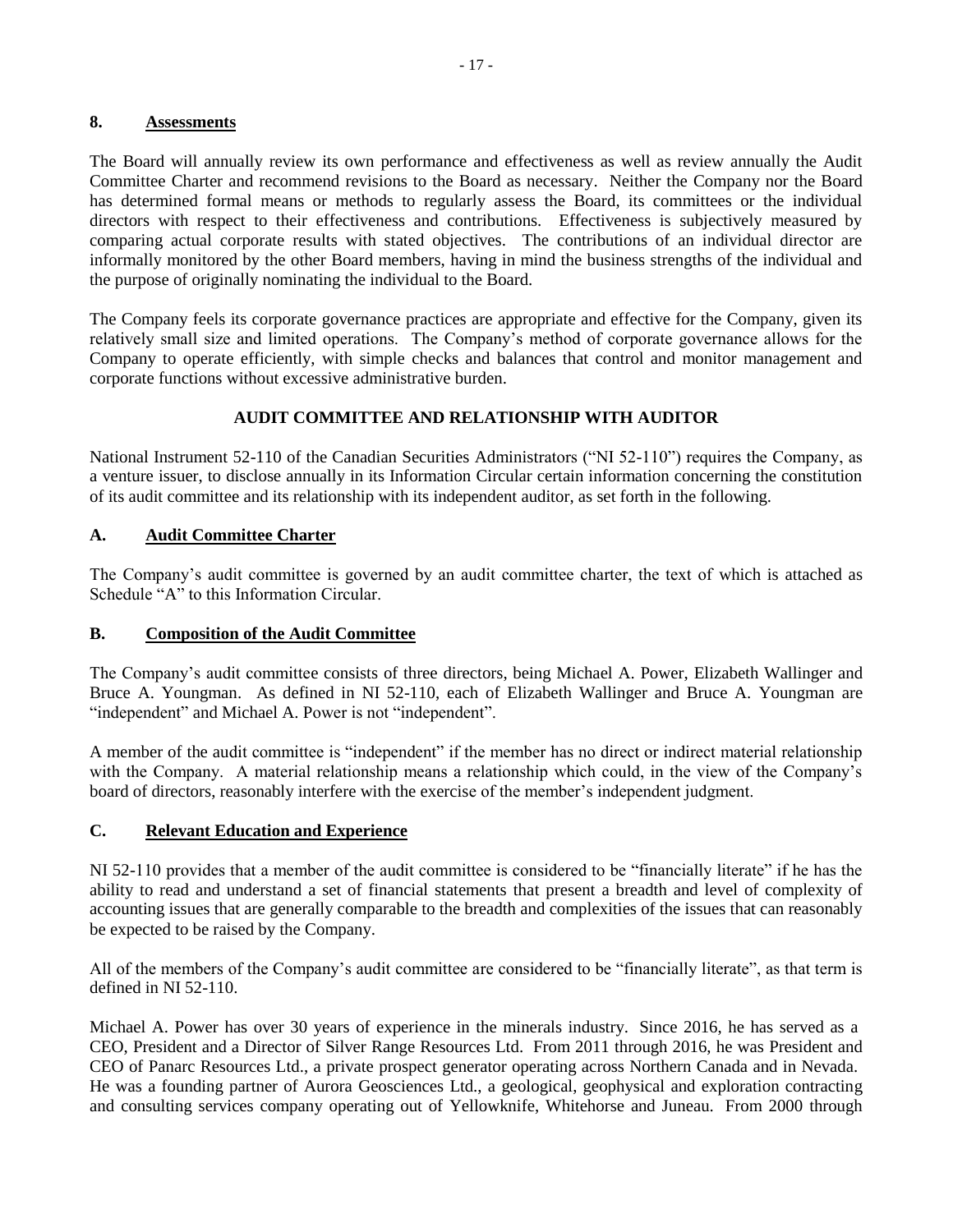2010, he served as Senior Project Manager and Vice President of Operations, Finance and Sales. From 1988 through 2000, he was President of Amerok Geosciences Ltd., a geophysical and geological consulting firm operating in Northern Canada and Alaska. Mr. Power has B.Sc. (Hon) degree in Geology (1986) and M.Sc. degree in Geophysics (1988), both from the University of Alberta.

Elizabeth Wallinger holds a B.Sc. in Earth and Ocean Sciences from the University of British Columbia, and an MBA from Thompson Rivers University and is a Chartered Professional Accountant in British Columbia. Since 2011, she has worked in the mineral exploration industry as an exploration geologist with Archer, Cathro & Associates (1981)Limited and most recently at Sentinel Corporate Services Inc. as a corporate controller for various junior mining companies.

Bruce A. Youngman has over 30 years of experience in the minerals industry. From 2010 to 2015, he served as Chairman and as a Director of Strategic Metals Ltd., and has remained a Director since 2015. From 2008 to 2010, he was the President and Chief Operating Officer of Canplats Resources Corporation ("Canplats"), during which time the 4 million ounce Camino Rojo deposit in Mexico was outlined, with Canplats having been subsequently acquired by Goldcorp Inc. for \$300 million. Mr. Youngman previously held senior positions with Northern Dynasty Minerals Ltd., including as its President, Vice-President and as a Director. Mr. Youngman graduated with a Bachelor of Science degree in Geology from the University of British Columbia in 1981.

The board of directors believes that the audit committee members have the relevant education and experience to comply with NI 52-110.

Since the commencement of the Company's most recently completed financial year, the Company's Board of Directors has not failed to adopt a recommendation of the audit committee to nominate or compensate an external auditor.

Since the effective date of NI 52-110, the Company has not relied on the exemptions contained in sections 2.4 or 8 of NI 52-110. Section 2.4 provides an exemption from the requirement that the audit committee must preapprove all non-audit services to be provided by the auditor, where the total amount of fees related to the nonaudit services are not expected to exceed 5% of the total fees payable to the auditor in the fiscal year in which the non-audit services were provided. Section 8 permits a company to apply to a securities regulatory authority for an exemption from the requirements of NI 52-110, in whole or in part.

The audit committee has not adopted specific policies and procedures for the engagement of non-audit services. Subject to the requirements of NI 52-110, the engagement of non-audit services is considered by the Company's Board of Directors, and where applicable the audit committee, on a case-by-case basis.

# **D. External Auditor Service Fees**

In the following table, "audit fees" are fees billed by the Company's external auditor for services provided in auditing the Company's annual financial statements for the subject year. "Audit-related fees" are fees not included in audit fees that are billed by the auditor for assurance and related services that are reasonably related to the performance of the audit or review of the Company's financial statements. "Tax fees" are fees billed by the auditor for professional services rendered for tax compliance, tax advice and tax planning. "All other fees" are fees billed by the auditor for products and services not included in the foregoing categories.

The fees paid by the Company to its auditor in each of the last two fiscal years, by category, are as follows: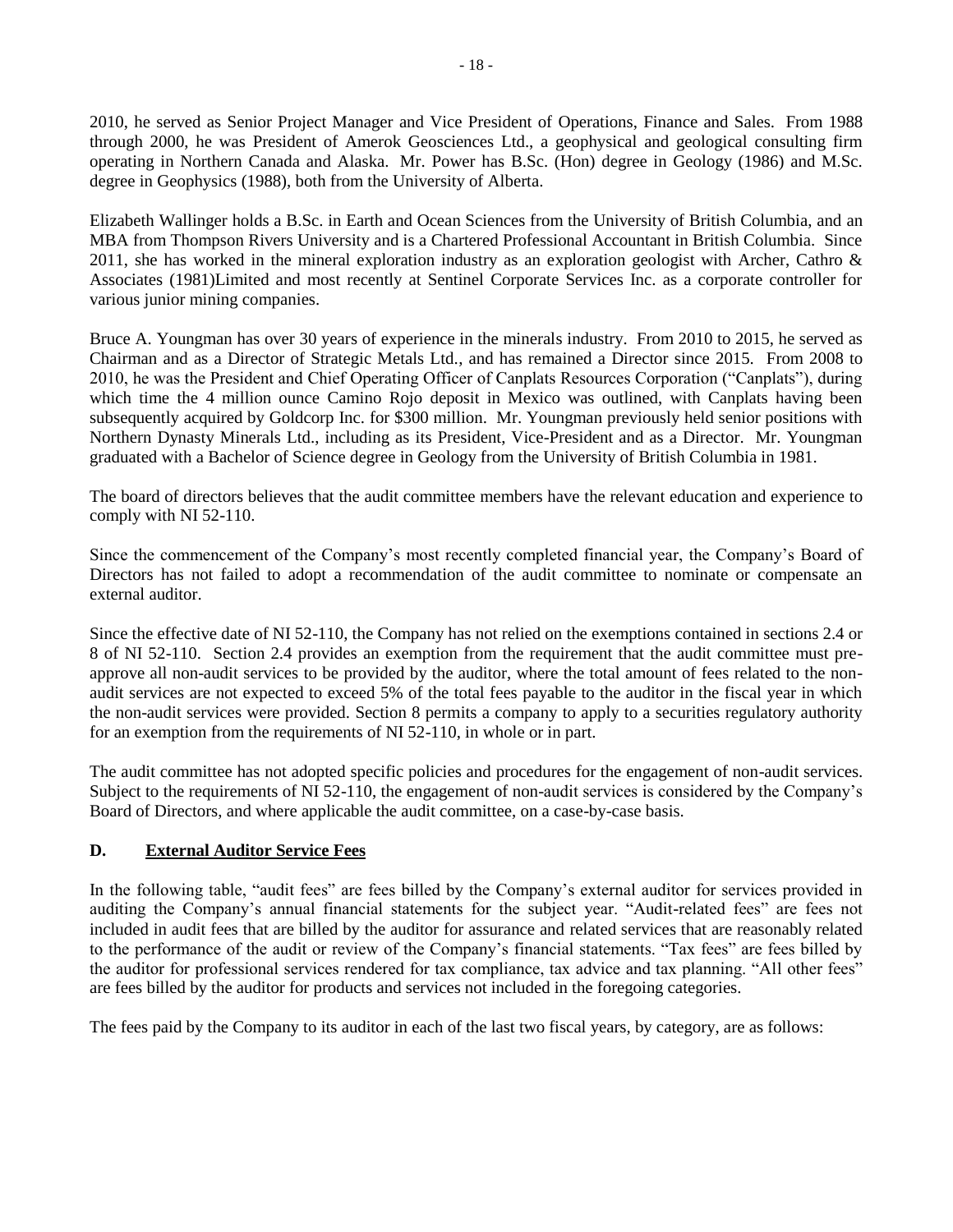| <b>Financial Year</b><br>Ending | <b>Audit Fees</b> <sup>(10)</sup> | <b>Audit Related</b><br>$\text{Fees}^{(11)}$ | Tax $Fees^{(12)}$ | All Other Fees <sup>(13)</sup> |
|---------------------------------|-----------------------------------|----------------------------------------------|-------------------|--------------------------------|
| December 31, 2021               | \$31,350                          | Nil                                          | Nil               | Nil                            |
| December 31, 2020               | \$23,000                          | Nil                                          | Nil               | Nil                            |

### **E. Exemption**

The Company is relying on the exemption provided by section 6.1 of NI 52-110 which provides that the Company, as a venture issuer, is not required to comply with Part 3 (Composition of the Audit Committee) and Part 5 (Reporting Obligations) of NI 52-110.

# **PARTICULARS OF MATTERS TO BE ACTED UPON**

### **A. Election of Directors**

Management intends to propose for adoption an ordinary resolution that the number of directors of the Company be fixed at **six (6)**.

Each director of the Company is elected annually and holds office until the next Annual General Meeting of the shareholders unless that person ceases to be a director before then. In the absence of instructions to the contrary, the shares represented by proxy will, on a poll, be voted for the nominees herein listed. **Management does not contemplate that any of the nominees will be unable to serve as a director.**

The following table sets out the names of the persons to be nominated for election as directors, the positions and offices which they presently hold with the Company, their respective principal occupations and the number of shares of the Company which each beneficially owns, directly or indirectly, or over which control or direction is exercised, as of the date of this Information Circular:

l (10) "Audit Fees" include fees necessary to perform the annual audit and quarterly reviews of the Company's financial statements. Audit Fees include fees for review of tax provisions and for accounting consultations on matters reflected in the financial statements. Audit Fees also include audit or other attest services required by legislation or regulation such as comfort letters, consents, reviews of securities filings and statutory audits.

<sup>(11)</sup> "Audit Related Fees" include services that are traditionally performed by the auditor. These audit related services include employee benefit audits, due diligence assistance, accounting consultations on proposed transactions, internal control reviews and audit or attest services not required by legislation or regulation.

 $(12)$ "Tax Fees" include fees for all tax services other than those included in "Audit Fees" and "Audit Related Fees". This category includes fees for tax compliance, tax planning and tax advice. Tax planning and tax advice include assistance with tax audits and appeals, tax advice related to mergers and acquisitions and requests for rulings or technical advice from tax authorities.

<sup>(13)</sup> "All Other Fees" include all other non-audit services.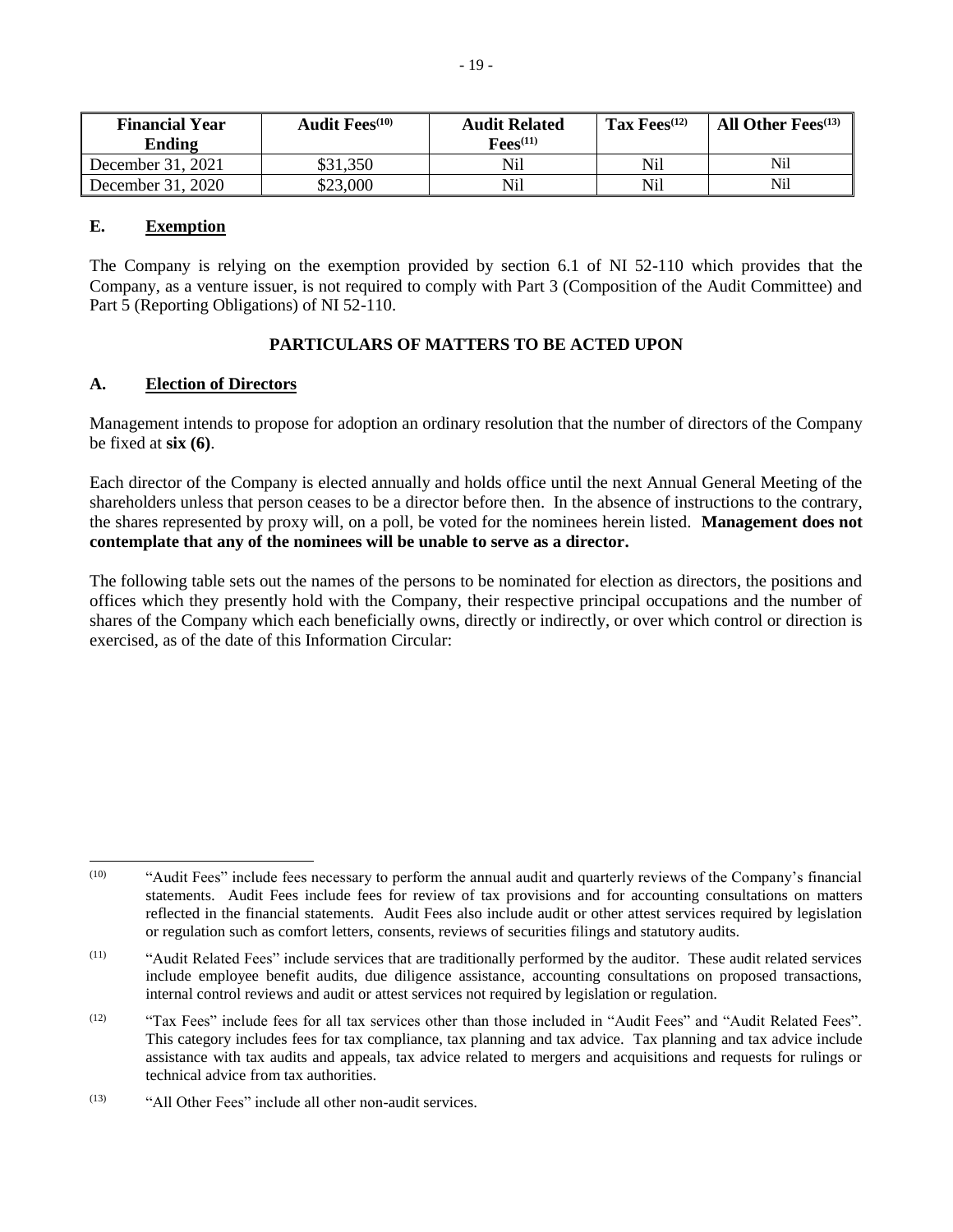<span id="page-19-1"></span><span id="page-19-0"></span>

| <b>Name of Nominee, Residence</b><br>and Present Positions Held                                                       | <b>Principal Occupation</b>                                                                                                                                                                                                                                                                                               | <b>Director</b><br><b>Since</b> | <b>Number of Shares</b><br><b>Beneficially Owned</b><br>or Controlled |
|-----------------------------------------------------------------------------------------------------------------------|---------------------------------------------------------------------------------------------------------------------------------------------------------------------------------------------------------------------------------------------------------------------------------------------------------------------------|---------------------------------|-----------------------------------------------------------------------|
| Michael A. Power <sup>(14)(15)</sup><br>Yukon Territory, Canada<br>President, Chief Executive<br>Officer and Director | Certified Professional Geologist; Professional<br>Professional<br>Geophysicist;<br>Geoscientist;<br>President, Chief Executive<br>Officer<br>and<br>Director of Silver Range Resources Ltd.                                                                                                                               | June 14, 2016                   | 3,620,504                                                             |
| W. Douglas Eaton<br>British Columbia, Canada<br>Director                                                              | A director of Archer, Cathro & Associates<br>$(1981)$ Limited;<br>also<br>President.<br>Chief<br>Executive Officer and a Director of Strategic<br>Metals Ltd., Chief Executive Officer and a<br>Director of GGL Resources Corp., and a<br>Director of each of Silver Range Resources<br>Ltd. and Rockhaven Resources Ltd. | January 12,<br>2011             | 8,438,447                                                             |
| Bruce A. Youngman <sup>(14)(15)</sup><br>British Columbia, Canada<br>Director                                         | Director of Strategic Metals Ltd., ATAC<br>Resources Ltd., Rockhaven Resources Ltd. and<br>Pacific Ridge Exploration Ltd.                                                                                                                                                                                                 | January 12,<br>2011             | 260,267                                                               |
| <b>Tim Termuende</b><br>British Columbia, Canada<br>Director                                                          | President,<br>Chief<br>Professional<br>Geologist;<br>Executive Officer of each of Eagle Plains<br>Resources Ltd. and Taiga Gold Corp. and a<br>Director of Aben Resources Ltd.                                                                                                                                            | January 13,<br>2020             | 100,000                                                               |
| <b>Steve Kenwood</b><br>British Columbia, Canada<br>Director                                                          | Professional Geologist; President and Director<br>of Majestic Gold Corp., and Director of each of<br>Sonoro Gold Corp. and Optimus Gold Corp.                                                                                                                                                                             | December 6,<br>2021             | Nil                                                                   |
| Elizabeth Wallinger $(14)$<br>British Columbia, Canada<br>Director                                                    | Corporate controller on a consulting basis for<br>various companies in the mineral exploration<br>industry                                                                                                                                                                                                                | January 14,<br>2022             | Nil                                                                   |

The terms of office of those nominees who are presently Directors will expire as of the date of the Meeting. All of the Directors who are elected at the Meeting will have their term of office expire at the next Annual General Meeting of the Company.

No proposed director of the Company is, or within the 10 years before the date of this Information Circular has been, a director or executive officer of any company that, while that person was acting in that capacity:

 $(14)$ Denotes member of the Audit Committee.

<sup>(15)</sup> Denotes member of the Corporate Governance and Compensation Committee.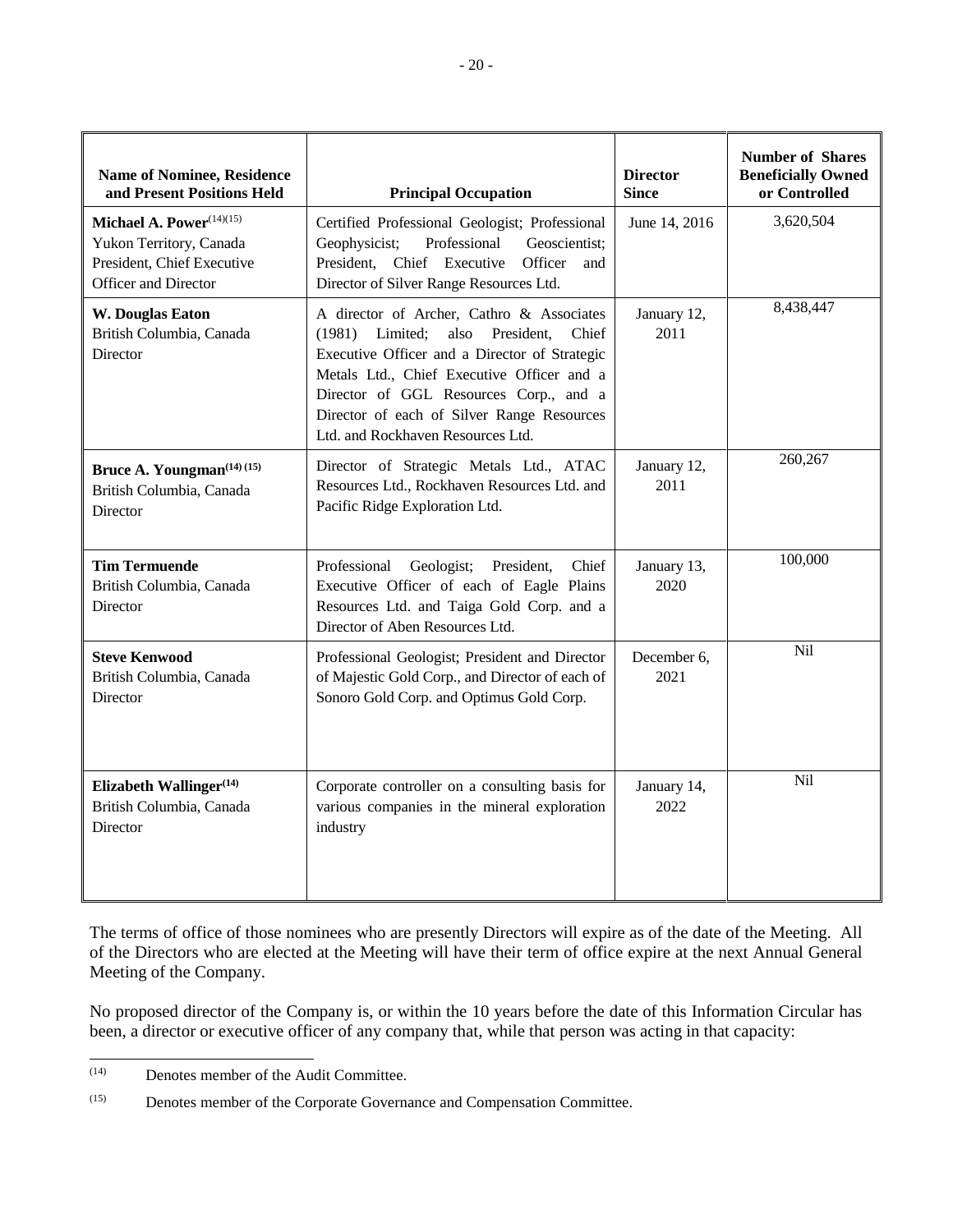- (a) was the subject of a cease trade or similar order or an order that denied the company access to any exemption under securities legislation, for a period of more than 30 consecutive days;
- (b) was subject to an event that resulted, after the director or executive officer ceased to be a director or executive officer, in the company being the subject of a cease trade or similar order or an order that denied the relevant company access to any exemption under securities legislation, for a period of more that 30 consecutive days; or
- (c) within a year of that person ceasing to act in that capacity, became bankrupt, made a proposal under any legislation relating to bankruptcy or insolvency or was subject to or instituted any proceedings, arrangement or compromise with creditors, or had a receiver, receiver manager or trustee appointed to hold its assets.

No proposed director of the Company has, within the 10 years before the date of this Information Circular, become bankrupt, made a proposal under any legislation relating to bankruptcy or insolvency, or become subject to or instituted any proceedings, arrangement or compromise with creditors, or had a receiver, receiver manager or trustee appointed to hold the assets of the proposed director.

The above information was provided by management of the Company.

## **B. Appointment of Auditors**

Management proposes that Davidson & Company LLP, Chartered Professional Accountants, of Suite 1200 – 609 Granville Street, Vancouver, B.C. be reappointed as Auditors of the Company for the ensuing year at a remuneration to be negotiated between the Auditors and the Directors.

### *Directors' Recommendation*

Management has determined that the reappointment of Davidson & Company LLP as Auditors of the Company for the ensuing year at a remuneration to be negotiated between the Auditors and the Directors is in the best interests of the Company and its shareholders and unanimously recommends that shareholders vote in favour of the ordinary resolution in respect of same.

### *Shareholder Approval*

As disclosed above, the reappointment of Auditors at a remuneration to be negotiated between the Auditors and the Directors is subject to the Company receiving shareholder approval therefor.

The form of resolution to be placed before shareholders at the Meeting is as follows:

### **"Be it Resolved that, as an Ordinary Resolution, with or without amendment:**

- 1. the reappointment of Davidson & Company LLP as Auditors of the Company for the ensuing year, at a remuneration to be negotiated between the Auditors and the Directors, is hereby approved, ratified and confirmed.
- 2. The board of directors of the Company is authorized to perform such further acts and execute such further documentation as may be required to give effect to the foregoing."

**The persons named in the form of proxy, if named as proxy, intend to vote such proxy in favour of the resolution to approve the reappointment of Auditors at a remuneration to be negotiated between the**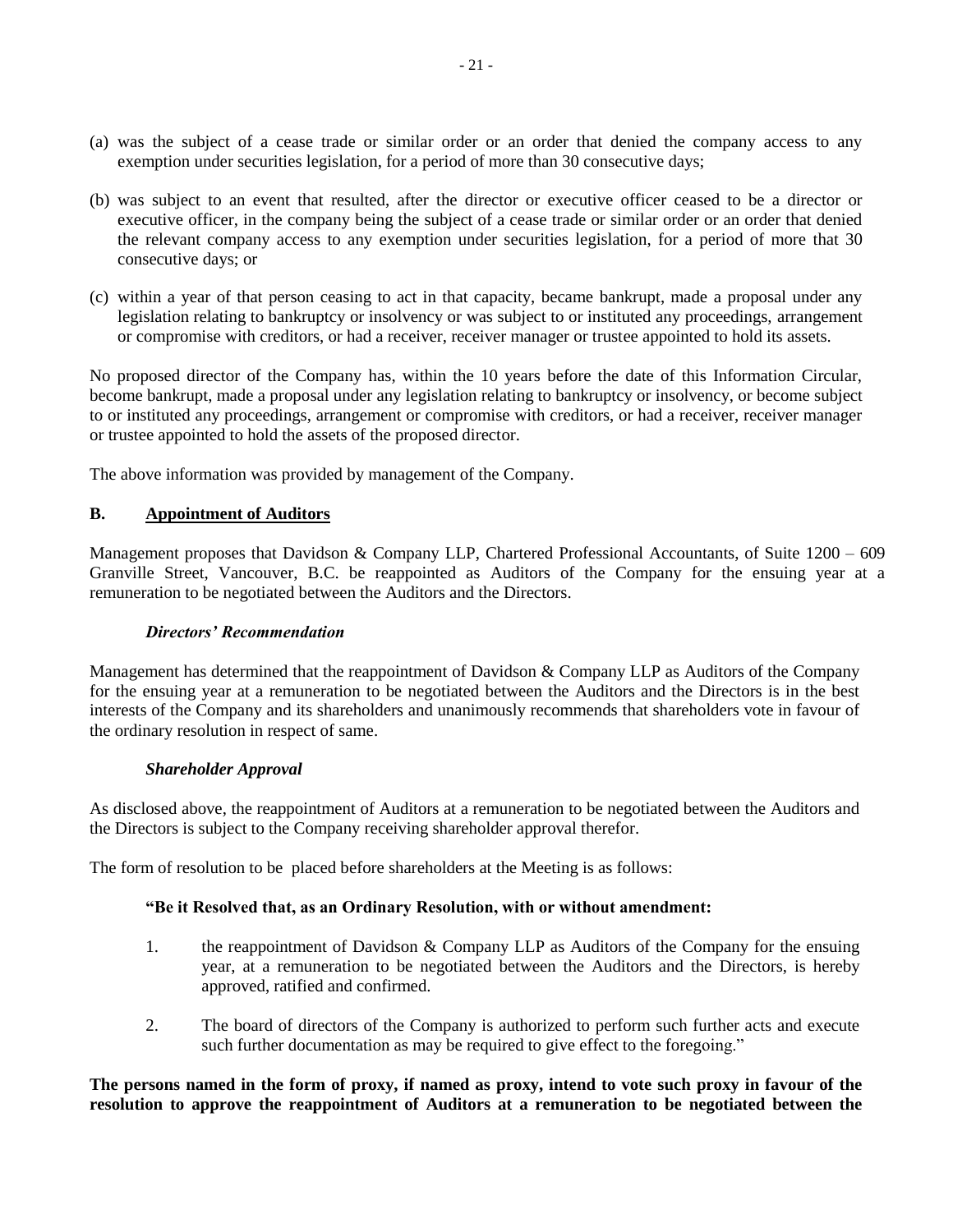**Auditors and the Directors, unless a shareholder has specified in its proxy that its common shares are to be withheld in respect of such resolution. If no choice is specified by the shareholder to vote for or to withhold in respect of the resolution referred to above, the persons whose names are printed in the enclosed form of proxy intend to vote in favour of the resolution.**

## **C. Adoption of new Incentive Stock Option Plan**

At the Meeting, shareholders will be asked to consider and, if thought advisable, to pass an ordinary resolution approving the adoption of a new Stock Option Plan (the "New Plan"), to replace the existing Stock Option Plan (the "Current Plan"), the renewal of which was most recently approved by shareholders at the Company's 2021 Annual General Meeting held on December 3, 2021. The terms of the New Plan are similar to those of the Current Plan, but revised to specifically address the current Policies of the Exchange applicable to Stock Option Plans. The purpose of the New Plan will be to assist the Company in attracting, retaining and motivating directors, officers, employees and consultants to the Company and to closely align the personal interests of such directors, officers, employees and consultants with the interests of the Company and its shareholders. Options granted under the New Plan will be non-assignable and may be granted for a term not exceeding that permitted by the Exchange (currently ten years). A summary of the material aspects of the New Plan is as follows:

- 1. the adoption and implementation of the New Plan is subject to shareholder approval and acceptance by the TSX Venture Exchange;
- 2. the Plan will be administered by the Company's Board of Directors or, if the Board so designates, a Committee of the Board appointed in accordance with the Plan to administer the Plan;
- 3. the maximum number of shares in respect of which options may be outstanding under the Plan at any given time is equivalent to 10% of the issued and outstanding shares of the Company at that time, less the number of shares, if any, subject to existing options;
- 4. following termination of an optionee's employment, directorship, consulting agreement or other qualified position, the optionee's option shall terminate upon the expiry of such period of time following termination, not to exceed 90 days (30 days if the optionee is engaged in providing investor relations services), as has been determined by the directors;
- 5. an option granted under the Plan will terminate one year following the death of the optionee. These provisions do not have the effect of extending the term of an option which would have expired earlier in accordance with its terms, and do not apply to any portion of an option which had not vested at the time of death or other termination;
- 6. as long as required by Exchange policy, no one individual may receive options on more than 5% of the issued and outstanding shares of the Company (the "Outstanding Shares") in any 12 month period, no one consultant may receive options on more than 2% of the Outstanding Shares in any 12 month period, and options granted to persons employed to provide investor relations services may not exceed, in the aggregate, 2% of the Outstanding Shares in any 12 month period;
- 7. options may not be granted at prices that are less than the Discounted Market Price as defined in Exchange policy which, subject to certain exceptions, generally means the most recent closing price of the Company's shares on the Exchange, less a discount of from 15% to 25%, depending on the trading value of the Company's shares;
- 8. for any option which would otherwise expire during the period during which the Optionee was prohibited from trading in the Company's securities (a "Blackout Period"), the term of such option shall be extended such that the option shall expire at the close of business on the tenth business day subsequent to the date the Blackout Period has been terminated;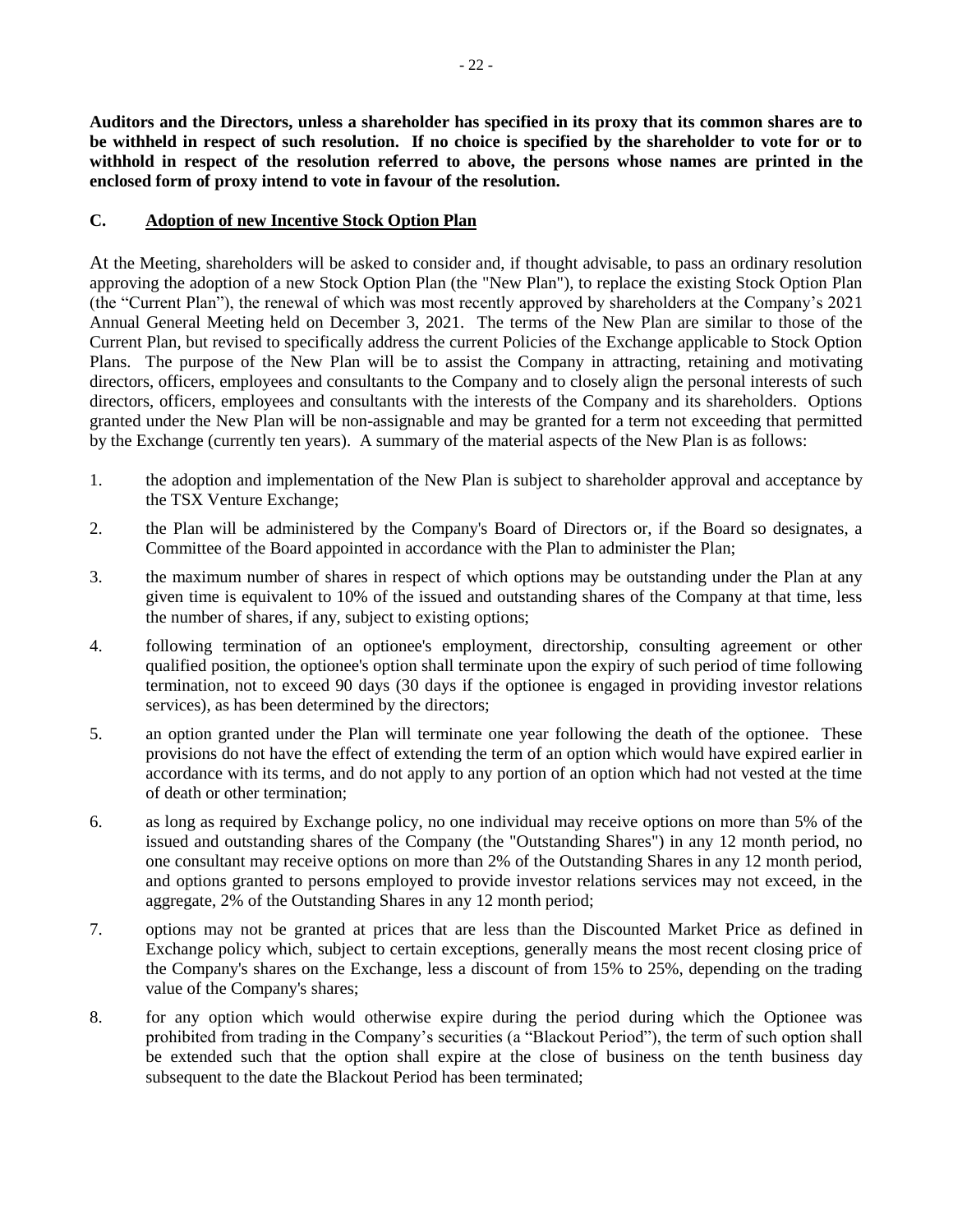- 9. any amendment of the terms of an option shall be subject to any required regulatory and shareholder approvals; and
- 10. in the event of a reorganization of the Company or the amalgamation, merger or consolidation of the shares of the Company, the Board of Directors shall make such appropriate provisions for the protection of the rights of the optionee as it may deem advisable.

A copy of the New Plan will be available for review at the Meeting.

#### *Directors' Recommendation*

The Board has determined that the adoption of the New Plan is in the best interests of the Company and its shareholders and unanimously recommends that shareholders vote in favour of the ordinary resolution approving the adoption of the New Plan.

#### *Shareholder Approval*

As disclosed above, the adoption of the New Plan is subject to the Company receiving shareholder approval therefor.

The form of resolution to be placed before shareholders at the Meeting is as follows:

#### **"Be it Resolved that, as an Ordinary Resolution, with or without amendment:**

- 1. The adoption by the Company of a new Stock Option Plan as described in the management information circular dated April 4, 2022, prepared in connection with this annual general and special meeting of shareholders, is hereby approved, ratified and confirmed, with or without amendment.
- 2. The board of directors of the Company is authorized to perform such further acts and execute such further documentation as may be required to give effect to the foregoing."

**The persons named in the form of proxy, if named as proxy, intend to vote such proxy in favour of the resolution to approve the adoption of the New Plan, unless a shareholder has specified in its proxy that its common shares are to be voted against the resolution. If no choice is specified by the shareholder to vote for or against the resolution referred to above, the persons whose names are printed in the enclosed form of proxy intend to vote in favour of the resolution. (In the event the resolution to approve the adoption of the New Plan is approved, the continuation of the New Plan will be subject to the Company receiving shareholder approval for the renewal thereof at subsequent Annual General Meetings.)**

### **D. Approval, ratification and confirmation of Shareholder Rights Plan**

On November 22, 2021, the Board of Directors of the Company announced that it had approved the adoption of a shareholder rights plan (the "Rights Plan"), the terms and conditions of which are set out in a Shareholders Rights Plan Agreement (the "Rights Agreement") between the Company and Computershare Investor Services Inc. (as Rights Agent), dated November 19, 2021. The Rights Plan is to be effective as of November 19, 2021 but is subject to approval by ordinary resolution by the shareholders of the Company at the Meeting, as required by the TSX Venture Exchange. Shareholders will be asked to consider and, if thought advisable, to approve, ratify and confirm the Rights Plan and all rights to purchase common shares (the "Rights") issued pursuant to the Rights Plan. The Rights Plan will have a term of approximately three years and will remain in effect until the close of the annual meeting of shareholders of the Company occurring in 2025, unless extended by the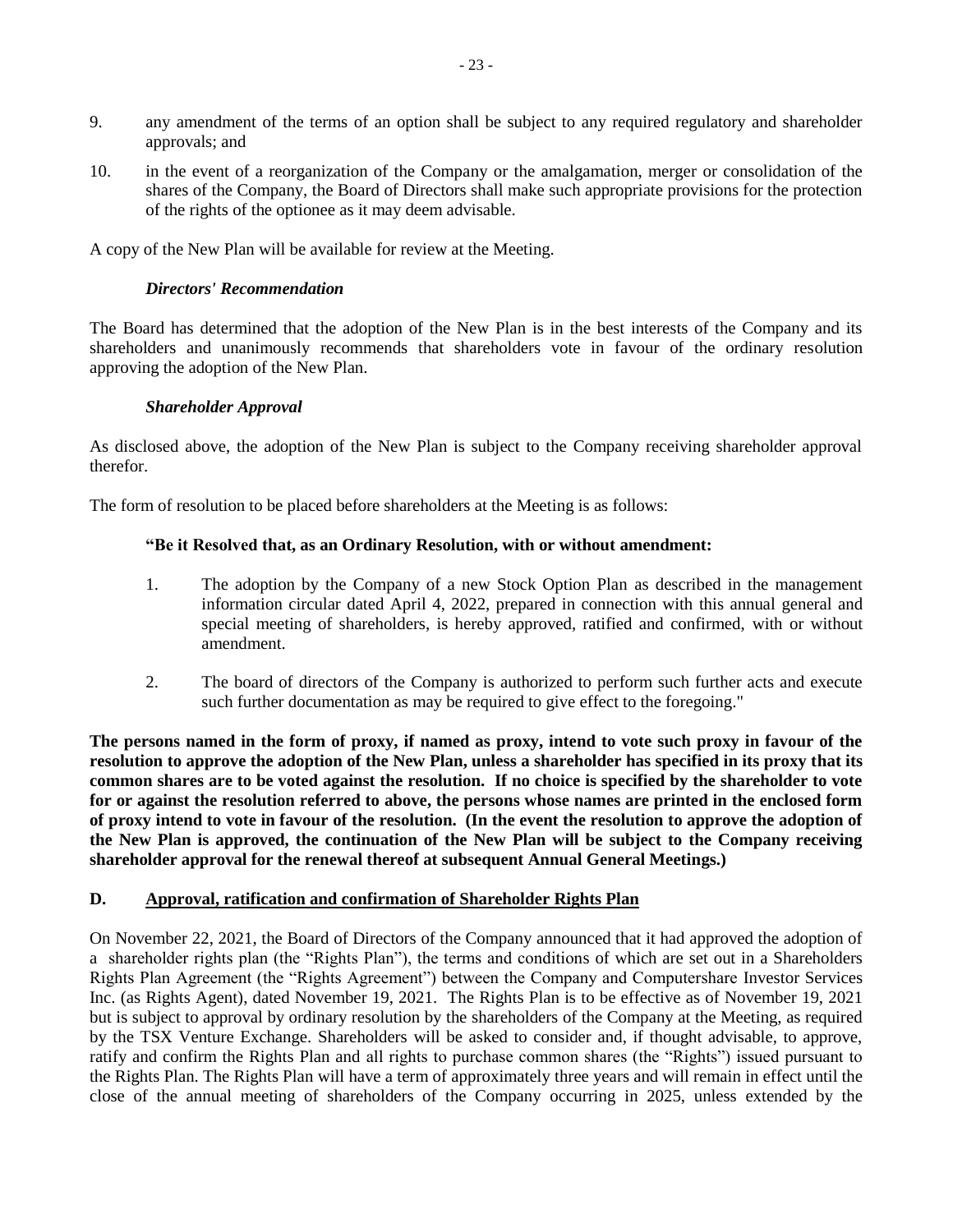shareholders. The Rights Plan is similar to plans adopted by other Canadian public companies and approved by their shareholders.

#### *Directors' Recommendation*

The Board has determined that the Rights Plan is in the best interests of the Company and its shareholders and unanimously recommends that shareholders vote in favour of the Rights Plan.

**The persons named in the form of proxy, if named as proxy, intend to vote such proxy in favour of the resolution to approve the Rights Plan, unless a shareholder has specified in its proxy that its common shares are to be voted against the resolution. If no choice is specified by the shareholder to vote for or against the resolution referred to above, the persons whose names are printed in the enclosed form of proxy intend to vote in favour of the resolution.** 

#### *Background and Purpose of the Rights Plan*

The Rights Plan is designed to encourage the fair treatment of shareholders in connection with any take-over bid for the Company. The Rights Plan will provide the Board and the shareholders with more time to fully consider any unsolicited take-over bid for the Company; it will allow the Board to pursue, if appropriate, other alternatives to maximize shareholder value and it will allow additional time for competing bids to emerge. The Board does not believe that the time permitted under current securities legislation is sufficient to permit the Board to determine whether there may be alternatives available to maximize shareholder value or whether other bidders may be prepared to pay more for the Company's shares than the Offeror. In addition, the Board is concerned that, while securities legislation has addressed many concerns of unequal treatment of shareholders, there remains the possibility that control or effective control may be acquired pursuant to a private agreement in which a small number of shareholders dispose of shares at a premium to market price which is not shared with the other shareholders. Also, a person may slowly accumulate shares through stock exchange acquisitions which may result, over time, in an acquisition of control without payment of fair value for control or fair sharing of any control premium among all shareholders. The Rights Plan addresses these concerns by applying to all acquisitions of 20% or more of the common shares of the Company.

Under the Rights Plan, a bidder making a Permitted Bid (as defined below) for the common shares may not take up any shares before the close of business on the sixtieth (60th) day after the date of the bid and unless at least 50% of the common shares not Beneficially Owned by the person making the bid and certain related parities are tendered or deposited and not withdrawn, in which case, a public announcement of that fact must be made and the bid must be extended for not less than ten (10) business days on the same terms. The Rights Plan will encourage an Offeror to proceed by way of a Permitted Bid, or to approach the Board with a view to negotiation by creating the potential for substantial dilution of the Offeror's position. The Permitted Bid provisions of the Rights Plan are designed to ensure that in any take-over bid, all shareholders are treated equally, receive the maximum available value for their investment and are given adequate time to properly assess the bid on a fully informed basis.

In recent years, unsolicited take-over bids have been made for the shares of a number of Canadian companies. Many of these companies had a shareholder rights plan in place which was used by the board of directors of the target company to gain time to seek alternatives to the bid with the objective of enhancing shareholder value. In most cases, a change of control ultimately occurred at a price in excess of the original bid price; accordingly, the existence of a shareholder rights plan should not and is not intended to prevent unsolicited take-over bids for the common shares of the Company.

Canadian securities regulators have concluded in recent decisions relating to shareholder rights plans that a target company's board of directors will not be permitted to maintain a shareholder rights plan solely to prevent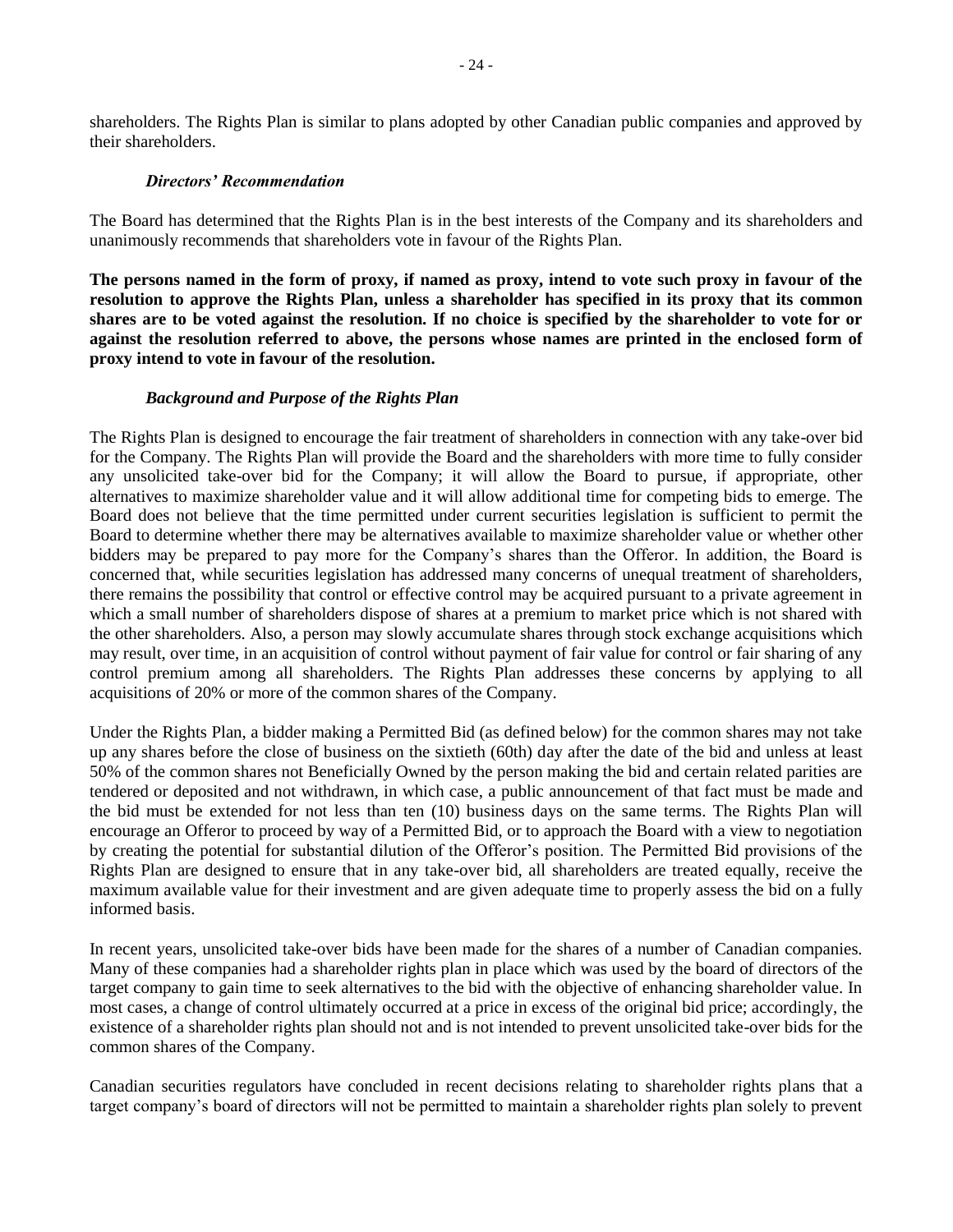a bid, but may do so if the board is actively seeking alternatives to a take-over bid, and if there is a real and substantial possibility that the board can increase shareholder choice and maximize shareholder value.

The Rights Plan is not being proposed in response to, or in anticipation of, any particular acquisition or takeover offer and is not intended to prevent a take-over of the Company, to secure continuance of current management or the directors in office or to deter fair offers. The Rights Plan does not inhibit any shareholder from using the proxy mechanism set out in the *Business Corporations Act* (British Columbia) to promote a change in the management or direction of the Company. The Rights Plan may, however, increase the price to be paid by a potential Offeror to obtain control of the Company and may discourage certain opportunistic and coercive offers that might not be in the best interests of all shareholders.

The Rights Plan does not affect in any way the financial condition of the Company. The initial issuance of the Rights is not dilutive and will not affect reported earnings or cash flow per share until the Rights separate from the underlying common shares and become exercisable. The adoption of the Rights Plan will not lessen or affect the duty of the Board to act honestly and in good faith with a view to the best interests of the Company and its shareholders. The issuance of Rights will not change the manner in which shareholders currently trade their common shares. Shareholders do not have to return their certificate(s) in order to have the benefit of the Rights.

### *Terms of the Rights Plan*

The following is a summary of the terms of the Rights Plan. This summary is qualified in its entirety by the Rights Agreement. The full text of the Rights Plan will be available for review at the Meeting and will be available for review prior to the Meeting upon request made to the Company at: Silver Range Resources Ltd., Suite 510 – 1100 Melville Street, Vancouver, B.C. V6E 4A6, Attention: Vice-President, Communications; e-mail: [rdrechsler@silverrangeresources.com.](mailto:rdrechsler@silverrangeresources.com)

To implement the Plan, one Right will be issued by the Company pursuant to the Rights Agreement in respect of each common share outstanding at 4:00 p.m. (Vancouver time) on November 19, 2021 (the "Record Time"). One Right also will be issued for each additional common share issued after the Record Time and prior to the earlier of the Separation Time (as defined below) and the Expiration Time. Each Right will entitle the holder, from and after the Separation Time and prior to the Expiration Time, to purchase from the Company one common share at a price equal to one-half of the market price for the common shares of the Company, subject to certain anti-dilution adjustments. The Rights will not be exercisable until the Separation Time. Upon the occurrence of a Flip-in Event (as defined below), each Right held by a non-Acquiring Person will become exercisable and may be traded separately from the common shares.

The issuance of Rights will not change the manner in which shareholders currently trade their common shares. Shareholders do not have to return their share certificate(s) in order to have the benefit of the Rights.

Until the Separation Time, the Rights will trade together with the common shares, will be represented by the common share certificate, and will not be exercisable. After the Separation Time, the Rights will become exercisable, will be evidenced by Rights certificates, and will be transferable separately from the common shares.

The Separation Time is defined in the Rights Agreement as the close of business on the tenth (10th) Trading Day (or such later day as may be determined by the Board) after the earlier of:

(a) the Stock Acquisition Date, which is the date of the first public announcement by the Company or an Acquiring Person indicating that an Acquiring Person has become such (defined in the Rights Agreement as a person who has acquired, other than pursuant to an exemption available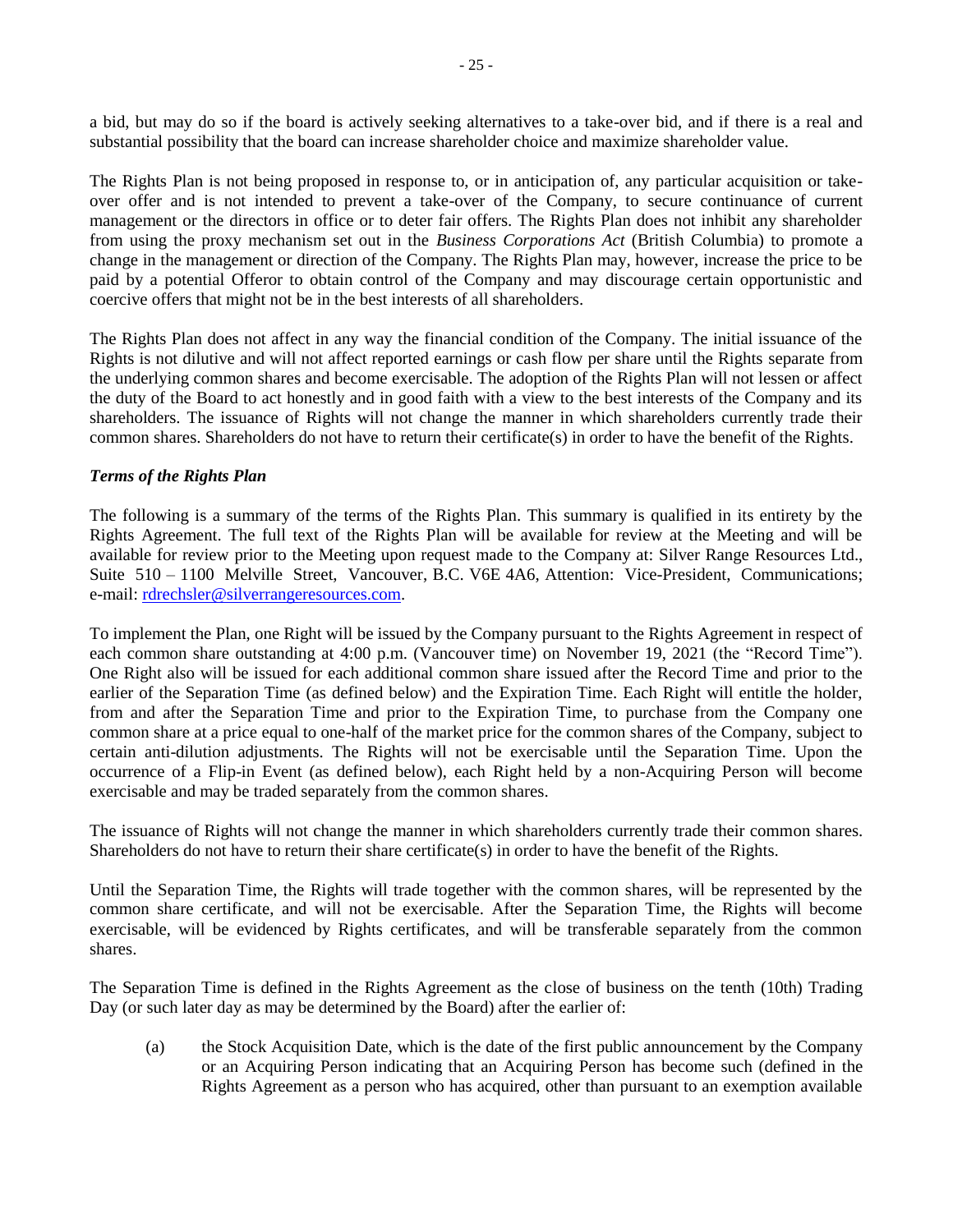under the Rights Plan or pursuant to a Permitted Bid, Beneficial Ownership of 20% or more of the outstanding Voting Shares of the Company);

- (b) the date of the commencement of, or first public announcement (provided such announcement is made after the Record Time) of an intention of any Person (other than the Company or any Subsidiary of the Company) to commence, a Take-over Bid (other than a Permitted Bid or a Competing Permitted Bid) to acquire Beneficial Ownership of 20% or more of the Voting Shares of the Company; and
- (c) the date on which a Permitted Bid or Competing Permitted Bid ceases to be such.

A Permitted Bid is defined in the Rights Agreement as a Take-over Bid which is made by means of a Take-over Bid circular and which also complies with the following requirements:

- (a) the Take-over Bid is made to all registered holders of Voting Shares, other than the Person making the Take-over Bid;
- (b) the Take-over Bid contains, and the take-up and payment for securities tendered or deposited thereunder is subject to, an irrevocable and unqualified condition that no Voting Shares shall be taken up or paid for pursuant to the Take-over Bid prior to the close of business on the date which is not less than sixty (60) days following the date the take-over bid circular is sent to the holders of Voting Shares, and only if at such date more than 50% of the Voting Shares held by Independent Shareholders shall have been deposited or tendered pursuant to the Take-over Bid and not withdrawn;
- (c) the Take-over Bid contains an irrevocable and unqualified provision that, unless the Take-over Bid is withdrawn, Voting Shares may be deposited pursuant to such Take-over Bid at any time during the period of time specified in (b) above and that any Voting Shares deposited pursuant to the Take-over Bid may be withdrawn until taken up and paid for; and
- (d) the Take-over Bid contains an irrevocable and unqualified provision that if, on the date on which Voting Shares may be taken up and paid for, more than 50% of the Voting Shares held by Independent Shareholders shall have been deposited or tendered pursuant to the Take-over Bid and not withdrawn, the Offeror will make a public announcement of that fact and the Takeover Bid will remain open for deposits and tenders of Voting Shares for not less than ten (10) business days from the date of such public announcement.

If an Offeror successfully completes a Permitted Bid, the Rights Plan provides that the Rights will be redeemed at \$0.00001 per Right.

A Permitted Bid, even if not approved by the Board, may be taken directly to the shareholders of the Company. Shareholder approval will not be required for a Permitted Bid. Instead shareholders of the Company will initially have sixty (60) days to tender or to deposit their shares. If more than 50% of the Voting Shares (other than shares Beneficially Owned by the Offeror) have been tendered or deposited and not withdrawn by the end of such sixty (60) day period, the Permitted Bid must be extended for a further period of ten (10) business days to allow initially disapproving shareholders to deposit their shares if they so choose.

If a potential Offeror does not wish to make a Permitted Bid, it can negotiate with, and obtain the prior approval of, the Board to make a bid pursuant to a Take-over Bid circular on terms which the Board considers fair to all shareholders. In such circumstances, the Board may waive the application of the Rights Plan to the transaction, thereby allowing such bid to proceed without dilution of the Offeror, and will be deemed to have waived the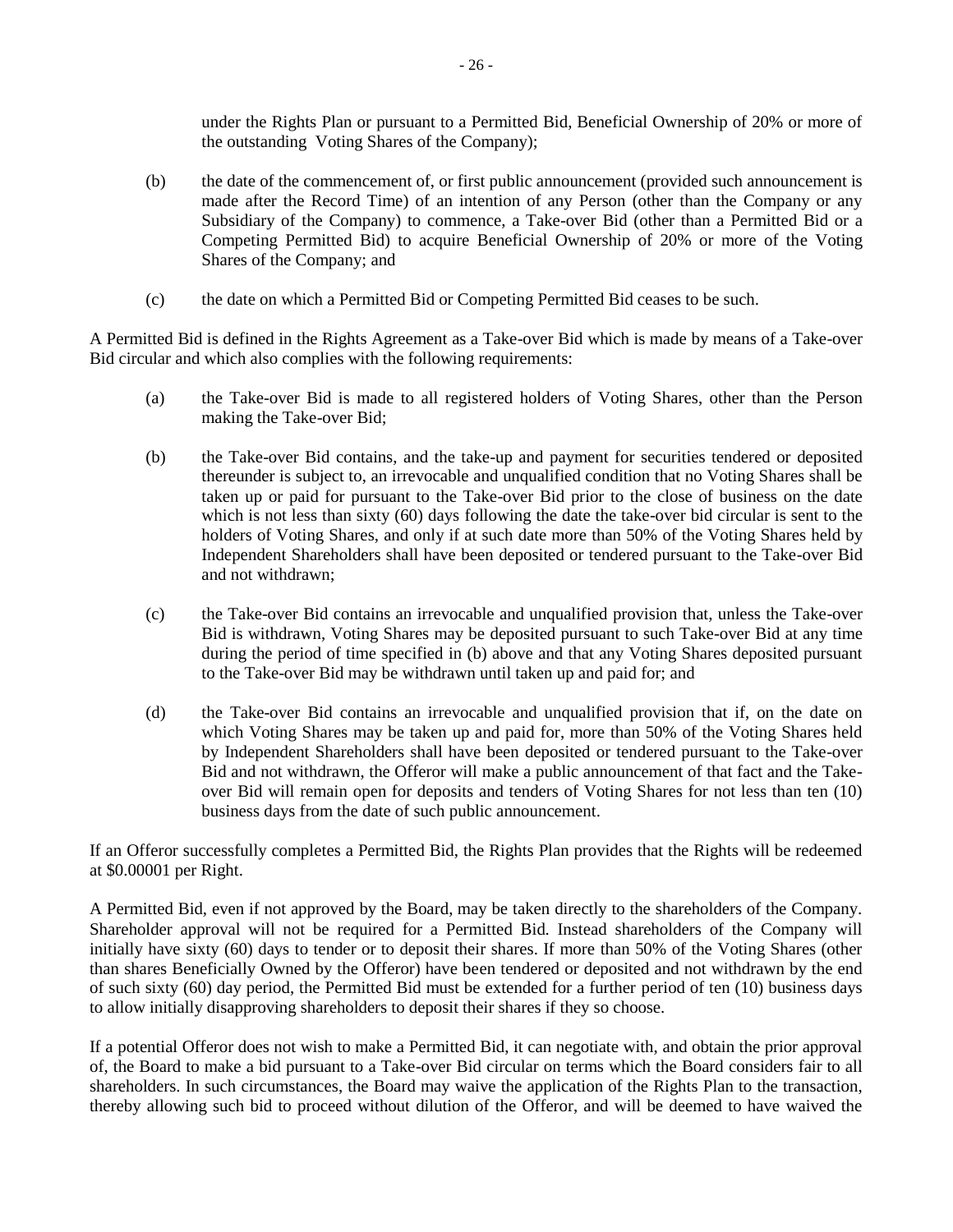application of the Rights Plan to all other contemporaneous bids made by Take-over Bid circular. All other waivers require shareholder approval except in the case of inadvertent triggering of the application of the Rights Plan.

Under the Rights Agreement, a Flip-in Event is any transaction pursuant to which any Person becomes an Acquiring Person. Except as set out below, upon the occurrence of any Flip-in Event, from and after the close of business on the tenth (10th) trading day following the Stock Acquisition Date:

- (a) any Rights Beneficially Owned by the Acquiring Person and Affiliates, Associates and Transferees of the Acquiring Person or any Person acting jointly or in concert with the Acquiring Person will become void; and
- (b) each Right (other than Rights which are void) will entitle the holder thereof to purchase that number of common shares having an aggregate market price on the date of consummation or occurrence of such Flip-in Event equal to twice the relevant Exercise Price.

Accordingly, a Flip-in Event that is not approved by the Board will result in significant dilution to an Acquiring Person. The Board may, with shareholder approval, at any time prior to the occurrence of a Flip-in Event, elect to redeem all but not less than all of the outstanding Rights at a redemption price of \$0.00001 per Right.

The Company may, from time to time, supplement or amend the Rights Agreement to correct clerical or typographical errors or to maintain the validity of the Rights Agreement as a result of a change in law. All other amendments after the Meeting require shareholder approval.

## *Canadian Federal Income Tax Consequences*

The Company will not include any amount in income for the purposes of the *Income Tax Act* (Canada) as a result of the issue of the Rights. A right to acquire additional shares of the Company granted to a common shareholder does not constitute a taxable benefit to the recipient that must be included in income or that is subject to non-resident withholding tax if all holders of common shares are granted such right. A Right was issued in respect of each common share outstanding at the Record Time. Therefore, holders of common shares should not have an income inclusion or liability for non-resident withholding tax upon the issuance of the Rights. In any event, the Company considers that the Rights have a negligible monetary value because the Company is not aware of any acquisition or take-over bid which would give rise to a Flip-in Event.

Although a holder of a Right may have income or may be subject to non-resident withholding tax if the Rights become exercisable, are exercised or redeemed, the Company considers the likelihood of such an event occurring to be remote.

### *Shareholder Approval*

The Rights Plan and the issuance of the Rights thereunder will be approved, ratified and confirmed by shareholders when the Rights Plan and the issuance of the Rights thereunder have been approved by a majority of the votes cast in respect thereof, without giving effect to any votes cast (i) by any shareholder that, directly or indirectly, on its own or in concert with others, holds or exercises control over more than 20% of the outstanding voting shares of the Company, if any; and (ii) by the associates, affiliates and insiders of any person referred to in (i) above.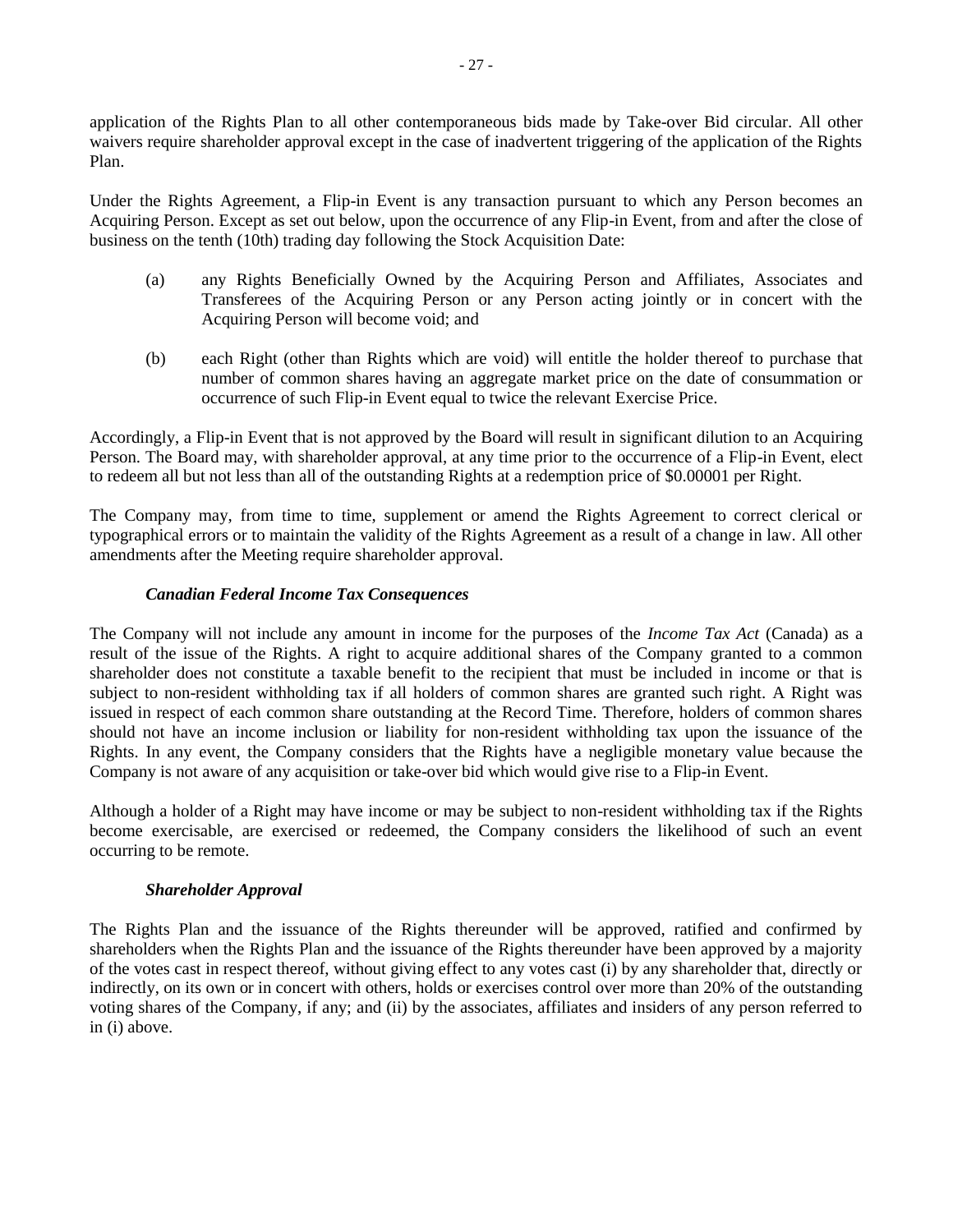The form of the resolution to be placed before shareholders at the Meeting is as follows:

#### **"Be it Resolved That, as an Ordinary Resolution, with or without Amendment:**

- 1. The shareholder rights plan as described in the management information circular dated April 4, 2022, prepared in connection with this annual general and special meeting of shareholders, is hereby approved, ratified and confirmed, with or without amendment.
- 2. The board of directors of the Company is authorized to perform such further acts and execute such further documentation as may be required to give effect to the foregoing."

**As disclosed above, the persons named in the enclosed form of proxy intend to vote at the Meeting for the approval, ratification and confirmation of the Rights Plan and the issuance of Rights thereunder, unless otherwise directed by the shareholder appointing them.**

#### **OTHER MATTERS TO BE ACTED UPON**

The Company will consider and transact such other business as may properly come before the Meeting or any adjournment thereof. The Management of the Company knows of no other matters to come before the Meeting other than those referred to in the Notice of Meeting. Should any other matters properly come before the Meeting, the shares represented by the proxy solicited hereby will be voted on such matters in accordance with the best judgment of the persons voting by proxy.

### **ADDITIONAL INFORMATION**

Additional information concerning the Company is available on SEDAR at www.sedar.com. Financial information concerning the Company is provided in the Company's comparative financial statements and Management's Discussion and Analysis for the financial year ended **December 31, 2021**.

Shareholders wishing to obtain a copy of the Company's financial statements and Management's Discussion and Analysis may obtain them free of charge on SEDAR at [www.sedar.com,](http://www.sedar.com/) or may contact the Company as follows:

> **SILVER RANGE RESOURCES LTD. Suite 510 – 1100 Melville Street Vancouver, B.C. V6E 4A6** Telephone: 604-687-2522 Fax: 604-688-2578 E-mail: [rdrechsler@silverrangeresources.com](mailto:rdrechsler@silverrangeresources.com)

### **BOARD APPROVAL**

The content and sending of this Information Circular has been approved by the Company's Board of Directors. The foregoing contains no untrue statement of a material fact and does not omit to state a material fact that is required to be stated or that is necessary to make a statement not misleading in the light of the circumstances in which it was made.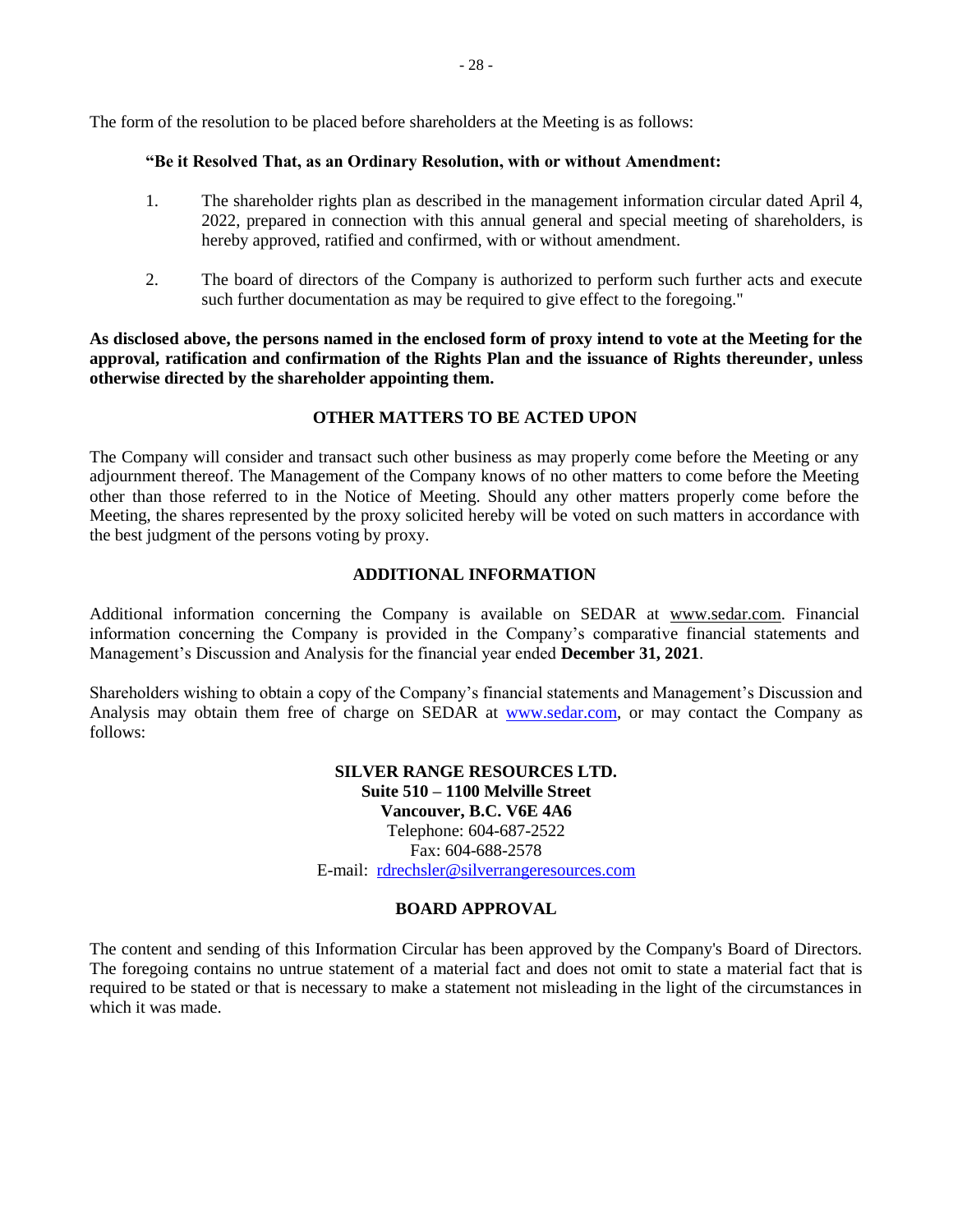DATED at Vancouver, British Columbia, the **4 th** day of **April, 2022**.

# **ON BEHALF OF THE BOARD**

*"Michael A. Power"*

**MICHAEL A. POWER President and Chief Executive Officer**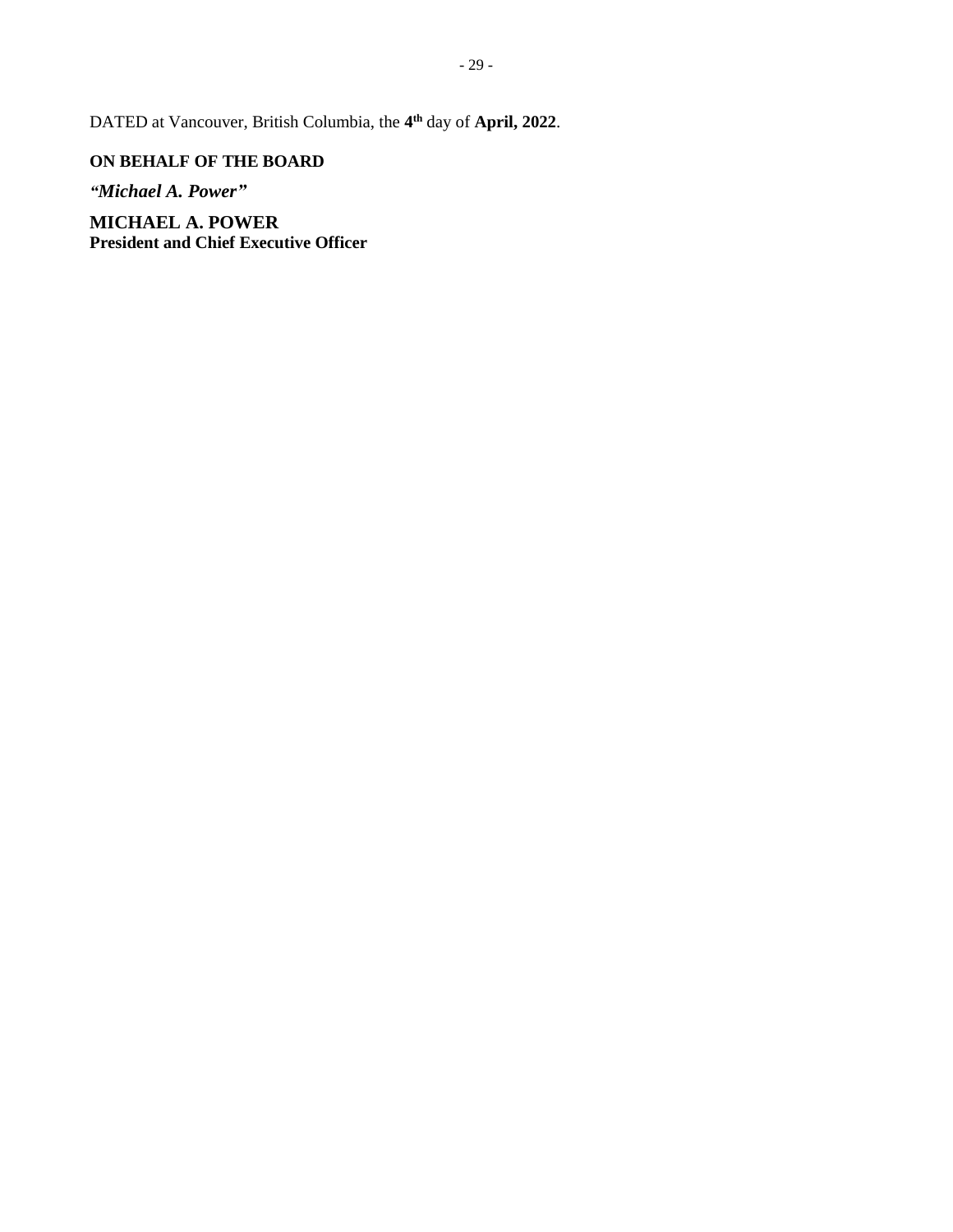#### **SCHEDULE "A"**

#### **SILVER RANGE RESOURCES LTD.**

(the "Company")

### **AUDIT COMMITTEE CHARTER**

#### **PURPOSE**

The purpose of the Committee is to assist the Board in carrying out its responsibilities for the oversight and monitoring of the Company's financial reporting and controls.

#### **POLICY STATEMENT**

The Committee expects management of the Company to operate in compliance with the Company's corporate policies and with laws and regulations governing the Company, and to maintain strong financial reporting and control processes.

### **AUTHORITY**

The Committee shall have the authority:

- to institute investigations of improprieties, or suspected improprieties, within the scope of its responsibilities,
- to inspect any and all books and records of the Company,
- to discuss with Company personnel, any affected party and the Auditors, such accounts, records and other matters as any member of the Committee considers necessary and appropriate,
- to engage independent counsel and other advisors as it determines necessary to carry out its duties, and
- to access Company resources including administrative support to assist in carrying out its duties.

#### **COMPOSITION**

The Committee shall consist of at least three directors appointed by the Board.

The Board shall appoint the Chairman of the Committee.

At least one member of the Committee shall be an independent director and free from any relationship that in the opinion of the Board would interfere with his or her independent judgment as a member of the Committee.

A director appointed by the Board to the Committee shall be a member of the Committee until replaced by the Board or until his or her resignation.

The Secretary or the Assistant Secretary of the Company shall be the secretary of the Committee.

## **MEETINGS**

The Committee shall meet a minimum of four times a year at such times and places as may be designated by the Chairman of the Committee, and whenever a meeting is requested by the Board, a member of the Committee, the Auditors or a Senior Officer ("Senior Officer") of the Company.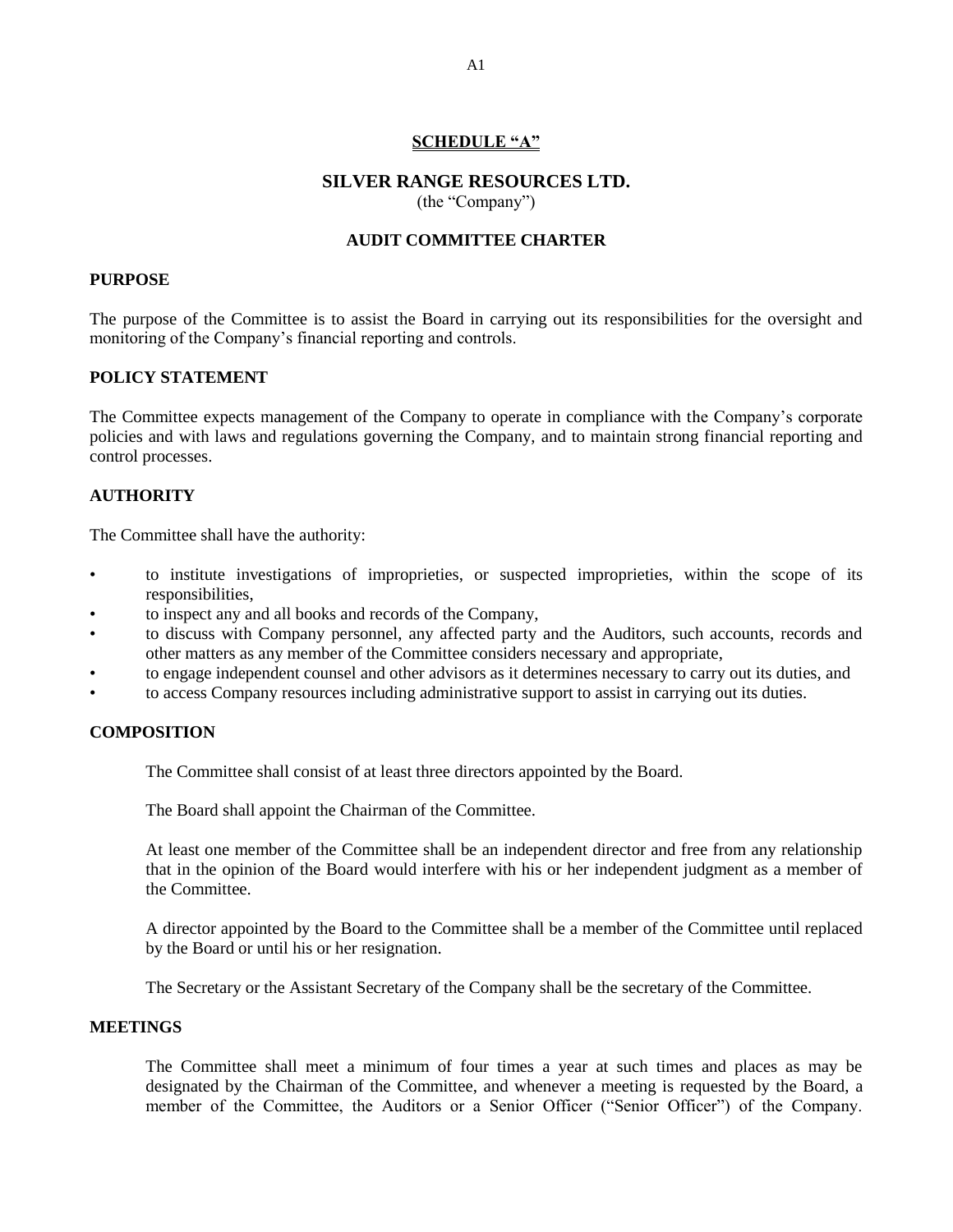Meetings shall correspond with the review of the Interim and Annual Financial Statements, MD&A, Press Releases and Reports to Shareholders.

Notice of each meeting of the Committee shall be given to each member of the Committee and to the Auditors, if applicable, who shall be entitled to attend each meeting of the Committee and shall attend whenever requested to do so by a member of the Committee.

Notice of a meeting of the Committee shall be in writing, stating the nature of the business to be transacted at the meeting in reasonable detail, be accompanied by copies of documentation to be considered at the meeting (to the extent practicable), and be given at least two business days prior to the time stipulated for the meeting or such shorter period as the members of the Committee may permit.

A quorum for a meeting of the Committee shall be a majority of the members of the Committee. However it shall be the practice of the Committee to require review and, if necessary, approval of all important matters by all members of the Committee.

A member of the Committee may participate in a meeting of the Committee by telephone, and such member shall be deemed to be present at the meeting.

In the absence of the Chairman of the Committee, the members of the Committee shall choose one of the members present to chair the meeting.

In the absence of the Secretary or the Assistant Secretary of the Company, the members of the Committee shall choose one of the persons present to be the secretary of the meeting.

Minutes of all meetings of the Committee shall be signed by the Chairman of the Committee and the Secretary of the meeting. Such minutes shall be filed with the Secretary of the Company at the earliest opportunity after each meeting.

A resolution in writing, signed by all members of the Committee is valid as if passed at a meeting of the Committee.

The Committee shall, at the next regular Board meeting after each Committee meeting, report to the Board the results of its activities and any reviews undertaken and make recommendations to the Board as deemed appropriate.

#### **RELIANCE ON EXPERTS**

In discharging their duties, each Committee member shall be entitled to rely in good faith upon:

- financial statements represented by a Senior Officer or the Auditors to present fairly the financial position of the Company in accordance with generally accepted accounting principles, and
- any report of a lawyer, accountant, engineer, appraiser or other person whose profession lends credibility to a statement made by any such person.

#### **LIMITATIONS ON COMMITTEE'S DUTIES**

Each member of the Committee shall be obliged only to exercise the care, diligence and skill that a reasonably prudent person would exercise in comparable circumstances. Nothing in this charter is intended, or may be construed, to impose on any member of the Committee a standard of care or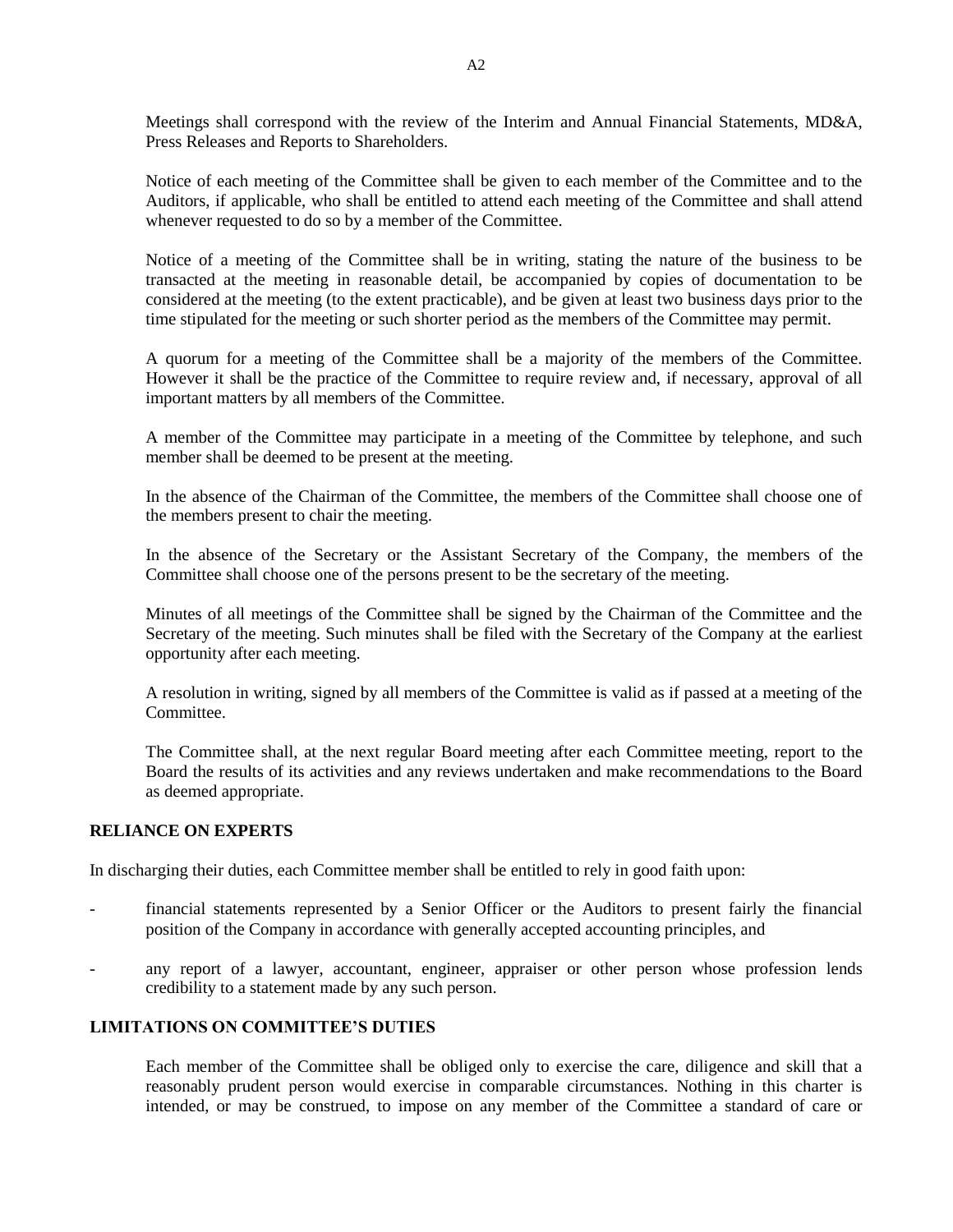diligence that is in any way more onerous or extensive than the standard to which all board members are subject. The essence of the Committee's duties is monitoring and reviewing to gain reasonable assurance (but not to ensure) that the Company's responsibilities are being met and to enable the Committee to report thereon to the Board.

### **RELATIONSHIP WITH EXTERNAL AUDITOR**

The Auditors shall be accountable to the Board through the Committee. The Auditors shall report all material issues or potentially material issues to the Committee.

#### **RESPONSIBILITIES AND DUTIES**

#### **Charter**

The Committee shall:

- prepare a written charter adopted by the Board setting out its mandate, responsibilities and duties, and
- assess on an annual basis the adequacy of the Charter.

### **Communications**

The Committee shall:

- have direct, open and frank communications with management, other committee chairmen, the Auditors and other key committee advisors as applicable,
- if applicable, establish procedures for the treatment of complaints, if any, received by the Company regarding accounting, internal accounting controls or auditing matters, and
- if applicable, establish procedures for the confidential, anonymous submission by employees of the Company of concerns regarding questionable accounting and auditing matters.

### **Auditors**

The Committee shall:

- select and recommend to the Board, the Auditors to be nominated for the purpose of preparing or issuing an auditor's report or performing other audit, review or attest services for the Company,
- consider and recommend to the Board the compensation of the Auditors,
- obtain from the Auditors a formal written statement concerning the Auditor's independence and review and discuss with the Auditors all disclosed relationships or services that could impact on their objectivity and independence,
- review the Auditors' annual audit plan, including scope, staffing, materiality and areas of special emphasis prior to the commencement of the audit,
- evaluate the performance of the Auditors and recommend to the Board the discharge of the Auditors when circumstances are warranted,
- pre-approve all non-audit services to be provided by the Auditors (except for any services prohibited by legislation) and consider the potential impact of such services on the Auditors' independence (subject to the DeMinimus Non-Audit Services and Delegation of Pre-Approval Function exemptions as such terms are defined in MI 51-110),
- review and discuss with the Auditors the results of their audit (upon completion of their audit and prior to the filing or releasing of the annual financial statements),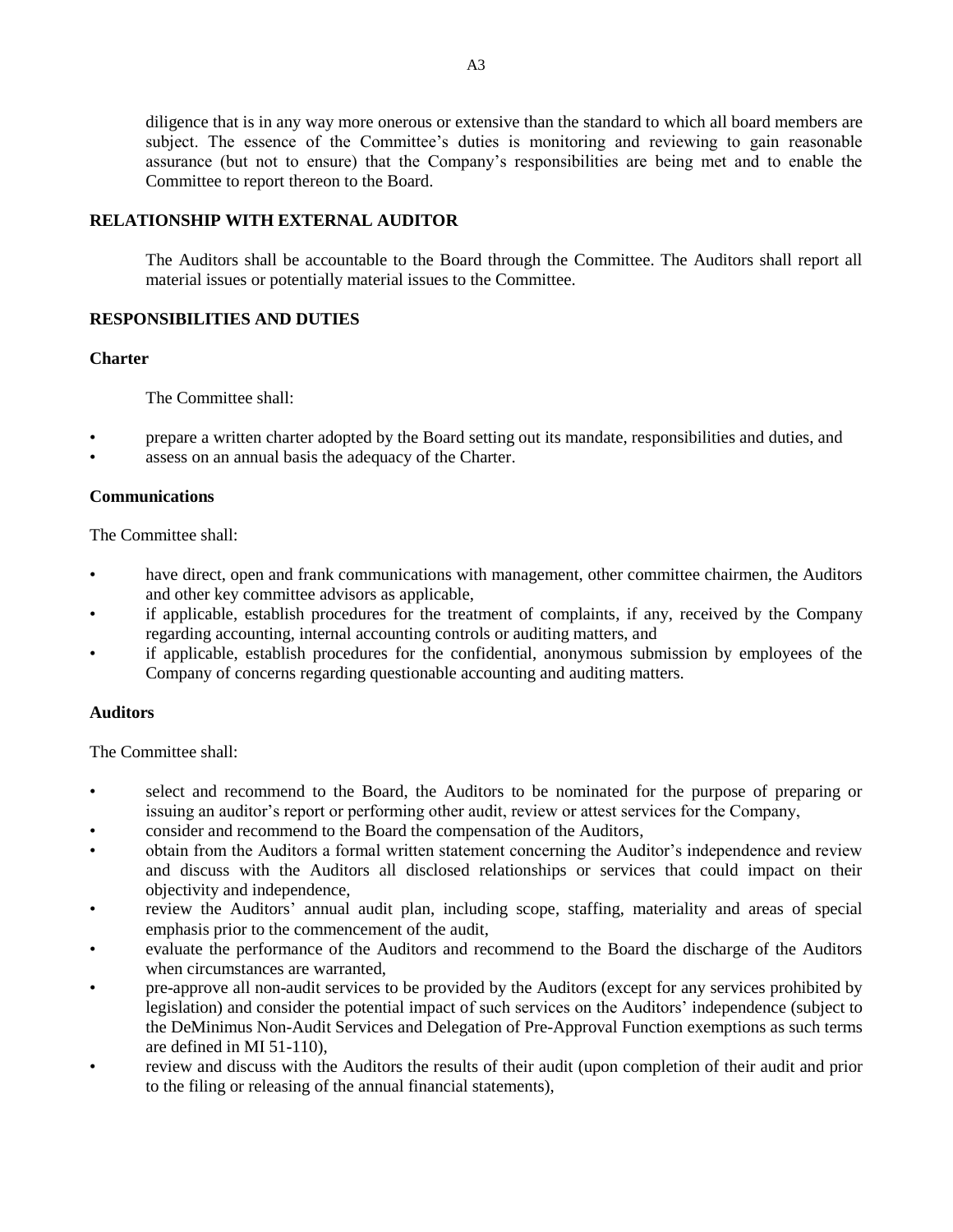- review and resolve any disagreements and unresolved issues between management and the Auditors that could affect the financial reporting,
- review the extent to which recommendations made by the Auditors have been implemented, and
- meet separately with the Auditors in the absence of management at least once annually and discuss among other things any significant disagreements with management, any restrictions on the scope of work or access to required information, the susceptibility of a material misstatement in the financial statements due to fraud and the adequacy of the Company's accounting and financial personnel.

#### **Financial reporting**

The Committee shall:

- review the Company's Interim and Annual Financial Statements and related MD&A, Press Releases and Report to Shareholders, before public disclosure of this information, and recommend for approval by the Board if appropriate,
- review all public disclosure documents containing financial information derived from the Company's financial statements including any prospectuses, offering memorandums, business acquisitions reports, annual reports, annual information forms, MD&A and Press Releases, and if appropriate, recommend for approval by the Board,
- determine that adequate procedures are in place for the review of the Company's public disclosure of financial information extracted or derived from the Company's financial statements and annually review the adequacy of these procedures,
- in conjunction with the review of the Interim and Annual Financial Statements, review the following with management and the Auditors (if the Auditors have performed a review or audit of the financial statements):
	- critical accounting policies, changes in accounting policies and new accounting policies adopted by the Company,
	- alternative accounting policies that have been discussed with management and the policies preferred by the Auditors,
	- significant estimates made by management and the view of the Auditors as to the appropriateness of such estimates,
	- significant financial reporting issues that have arisen and the resolution or proposed resolution of such issues,
	- significant transactions outside the normal business of the Company,
	- related party transactions, and
	- new or proposed accounting pronouncements and regulatory developments and their relevance to the Company,
- review with management, the Auditors and if necessary legal counsel, any litigation, claim or other contingency, including tax assessments that could have a material affect upon the Company's financial statements and the manner in which such matters have been disclosed in the financial statements,
- review any correspondence that the Company may receive from securities regulators or government agencies relating to financial reporting matters, and
- review the financial statement certification process.